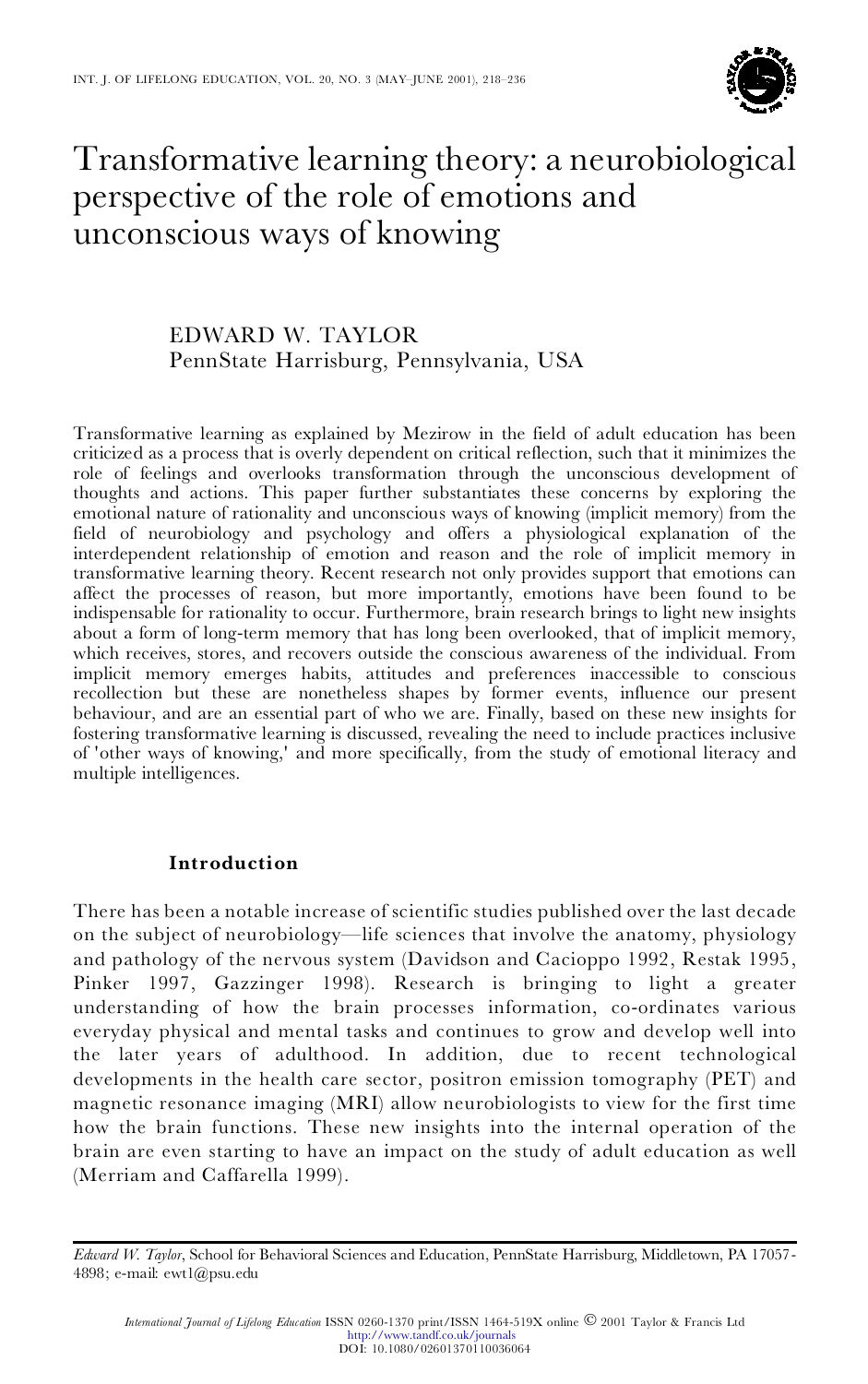In the past ten years, the educational field has learned more about how the brain works than in the previous ninety years. Largely due to the convergence of neuro-science, cognitive psychology and technology, new information is possible, information that for many of us verifies the effectiveness we've enjoyed with students and at the same time radically shifts our models of instruction. (Reardon, 1999:10)

In particular, three areas of research that have received much attention from the field of neuroscience are the study of emotion and memory and their relationship to the cognitive processes of the human brain. Recent research has revealed that emotions are indispensable for rationality, such that one cannot reason without emotions or feelings (Damasio 1994, LeDoux 1989, 1998). In addition, research on memory, particularly implicit memory, which deals with nonconscious cognitive processing of past experience, reveals that a great deal of learning takes place outside our working memory and has a tremendous influence on how we look and act in the world (Kihlstrom 1987, Roediger 1990, Greenwald and Banji 1995, Schacter 1996).

These new insights involving emotions and implicit memory arrive at an opportune time in the ongoing research and debate about Mezirow's (1991, 1995) transformative learning theory and the role of critical reflection. Recently, a review of related empirical studies in the field of adult education revealed a transformative process that is not just rationally driven and overly dependent on critical reflection, but in addition relies significantly on the exploration and resolution of feelings (Taylor 1997a, 1998). Moreover, several studies reviewed demonstrate that meaning structures were altered on a nonconscious level outside the awareness of the individual, without deliberate rational examination of assumptions (critical reflection), either by introspection or by rational discourse with others of differing viewpoints. Despite the significance of these empirical studies, their methods, particularly qualitative ones, are limited in providing an in-depth explanation about the nature of emotions and implicit memory (nonconscious cognitive processes) and the role of critical reflection in transformative learning. Study participants are generally unable to verbally explain a phenomenon that operates on a nonconscious level. However, recent research in the area of neuroscience and psychology offers a new perspective from which to critique transformative learning theory by discussing the complex relationship that exists between feelings and reflection, as well as provides a plausible explanation of how meaning structures could change outside the focal awareness of the individual (Taylor 1996, 1997b). Therefore, the purpose of this paper is threefold:

- · to describe, from a neurobiological perspective, the interdependent relationship that exists between emotion and reason and how it informs transformative learning theory and critical reflection;
- · to describe the nature of implicit memory based on contemporary research in psychology and neurobiology and how it contributes to a greater understanding of nonconscious cognitive processes; and
- to explore the implications that emotions and implicit memory have for the fostering of transformative learning.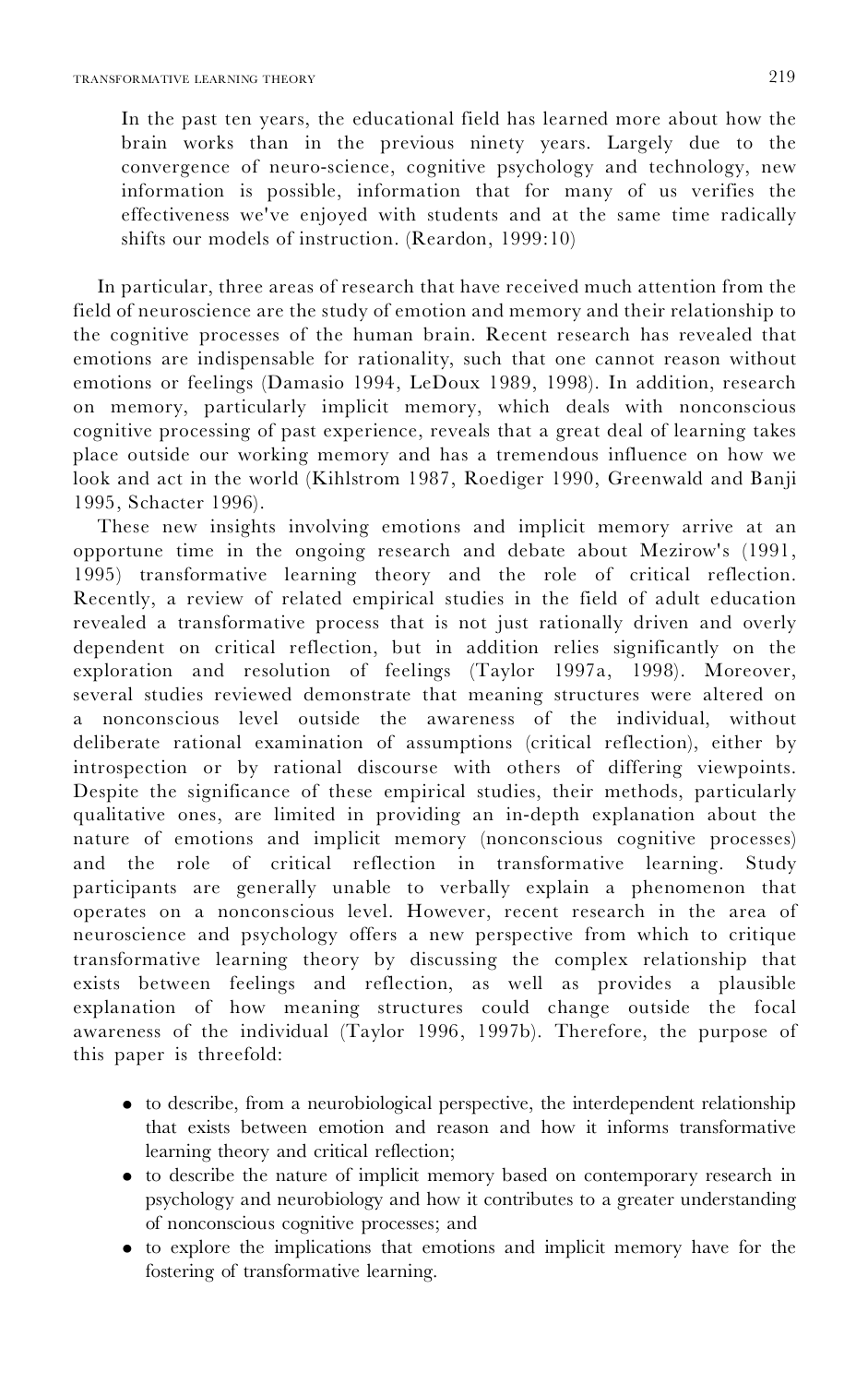This paper extends from a different perspective what was initiated by earlier critiques of transformative learning theory (Ekpenyong 1990, Clark and Wilson 1991, Cunningham 1992, Newman 1996, Tennant 1993), that of its over-reliance on critical reflection and rationality.

# **Transform ative learning: learning as rational and conscious**

Since 1978 the theory of transformative learning, as defined by Mezirow from his study of women returning to school, has stimulated much discussion in the field of adult education. Transformative learning is 'the social process of construing and appropriating a new or revised interpretation of the meaning of one's experience as a guide to action' (Mezirow 1994: 222–223). The process of making meaning is shaped and circumscribed by meaning structures. It is the revision of meaning structures from experiences that is addressed by the theory of perspective transformation. Critical reflection is seen as essential to transformative learning, and is the conscious and explicit reassessment of the consequence and origin of our meaning structures (e.g., our orientation to perceiving, knowing, believing, feeling and acting).

[It] is a process by which we attempt to justify our beliefs, either by rationally examining assumptions, often in response to intuitively becoming aware that something is wrong with the result of our thought, or challenging its validity through discourse with others of differing viewpoints and arriving at the best informed judgment. (Mezirow 1995: 46)

Of the empirical studies that explored transformative learning and critical reflection, many concur with Mezirow on one level, that critical reflection is important to transformative learning. However, on another level some studies find critical reflection granted too much importance, a process too rationally driven, that overlooks the role of feelings and emotions (Taylor 1997a, 1998). Criticism of Mezirow's over-reliance on rationality has led to several studies that have demonstrated the essentiality of feelings of 'other ways of knowing' in transformative learning. These studies refer to their significance, in ways such as intuition (Brooks 1989), affective learning (Clark 1991, Scott 1991, Sveinunggaard 1993), the guiding force of feelings (Hunter 1980, Taylor 1994) and whole person learning (The Group for Collaborative Inquiry 1994). Sveinunggaard (1993: 278), in a recent study exploring the role of affective learning in a transformation, found that participants could not act on cognitive learning until they had engaged in 'learning how to identify, explore, validate, and express affect'. These studies clearly show that the emphasis on rationality is disproportionate, and much more attention needs to be given to the emotional nature of transformative learning.

In addition to the lack of recognition of emotions and feelings in relationship to critical reflection, other studies have shown that some participants who experienced a perspective transformation responded to the initiating disorientating dilemma with little or no questioning of their values and assumptions (Hunter 1980, Taylor 1994). Instead of critically reflecting on their experience, they seem to respond with unmediated perception, trusting their reaction of direct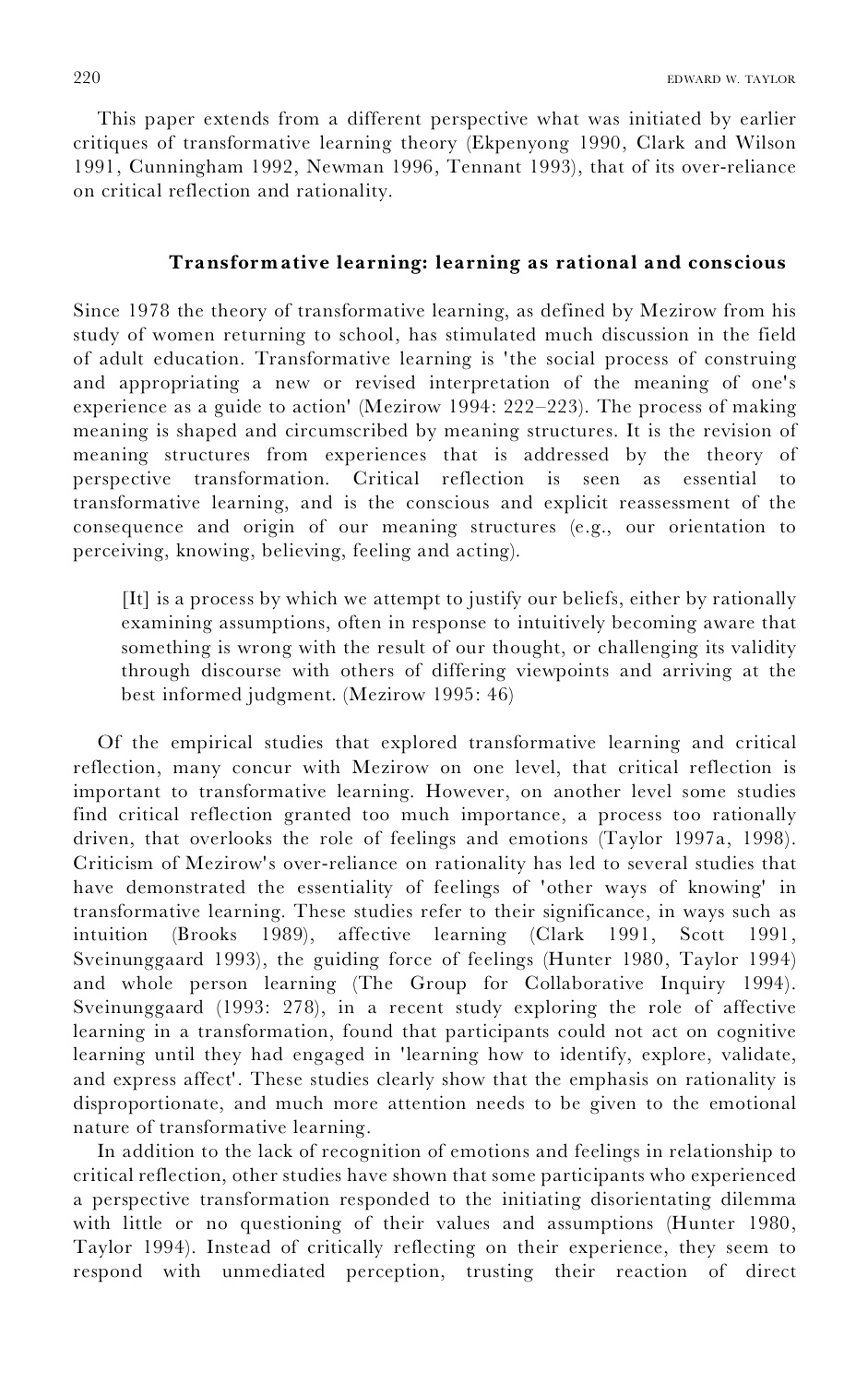apprehension and sensory understanding, whereby the process of transformation takes place on an implicit level, outside the awareness of the individual. Taylor (1994) found, in a study on the learning process of intercultural competency, that some participants living in a second culture showed little conscious connection between their cultural disequilibrium (culture shock), possible learning strategies, and their change towards competency. Instead of critical reflection, they preferred thoughtful action and an experiential approach to learning. In addition, there seemed to be little questioning of the validity of presuppositions of prior learning experiences from their primary culture. 'The nonreflective participants expressed that thinking about the problem would only slow them down. They had a strong need to take immediate action in response to their intercultural challenges' (Taylor 1994: 204).

This minimization of in-depth reflection in relation to transformative learning is also seen in studies by both Scott (1991) and Elias (1993) whose participants were involved in social transformation. They found that the power of the unconscious was not recognized in transformative learning theory. More specifically, Scott (1991: 240) identified the power of the collective unconscious as a stronger force than 'rational assumptions or self interest' and in Elias' study, it meant discovering the irrational and developing life's direction through visions and dreams. These studies show that transformative learning is not just rationally and consciously driven, but incorporates a variety of extrarational and nonconscious ways of knowing for revising meaning structures.

All things considered, the emphasis on rationality, particularly critical reflection, is imbalanced and much more attention needs to be given to both the roles of emotions and implicit memory in the transformative process. Despite the significant insight that the previously mentioned studies reveal about the role of emotions and the nonconscious play in transformative learning, they are limited in describing their intricate relationship with rationality. This is especially the case when it comes to participants' descriptions of their cognitive processes (Fang 1996). It is very difficult for people to identify accurately emotions, reasoning processes, and their connection to each other, particularly since much of it happens on a tacit level. However, recent research in the field of neurobiology and psychology brings to light an explanation of the interdependent relationship that exists between reason and emotions and how decision making can occur outside one's conscious awareness.

## **Emotion and rationality: a physiological perspective**

In the field of neurobiology, reason, which is the basis for rationality, has been traditionally perceived as a high order function located in the neocortical area of the brain (grey matter) operating as a single system, a process based on valid rules of inference like rules of grammar (Johnson-Laird and Oatley 1992). In contrast, emotions (feelings representative of distinctive psychological and biological states) have been viewed as low order functions, separate from reason, located in the subcortical structures (inner layer), apart of the limbic system of the brain. When discussing cognitive processes, emotions are often omitted, considered too elusive, despite their qualifying nature in the process of reason (Damasio 1994).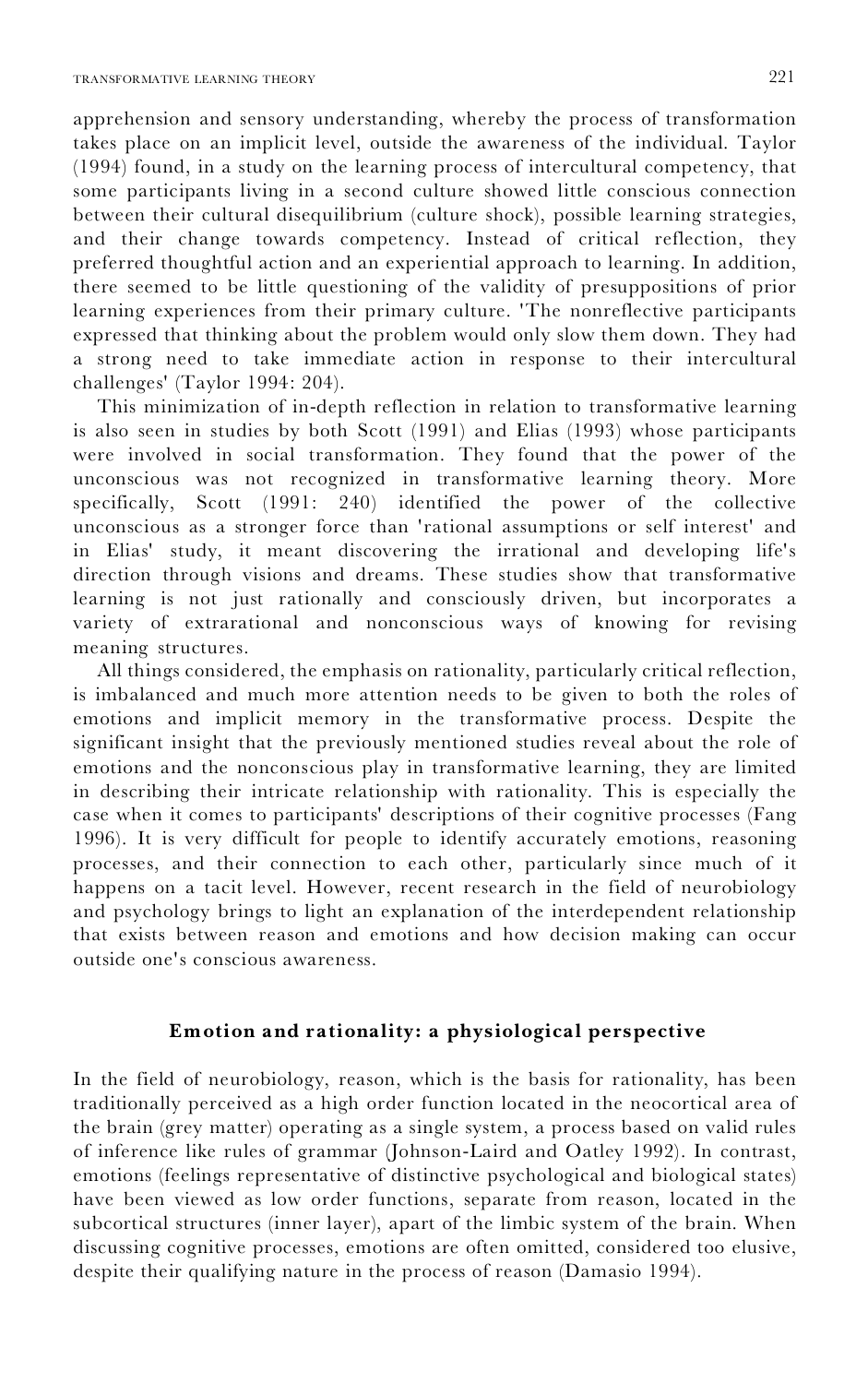Historically, this hierarchical relationship between emotions and reasoning goes as far back as Descartes, who had a dualist notion of the body and the mind and classed emotions as perceptions of events inside the body. He argued a 'separation of the most refined operations of the mind from the structure and operation of a biological organism' (Damasio 1994: 250). William James (1890) continued in this direction, explaining that emotions are the result of a perceived bodily change in response to a stimulating event. As an individual perceives the event it produces a somatic change and, in turn, this change flows back to the brain and gives rise to a feeling about the stimulus. The feeling is the emotion. As brain research became more sophisticated, Cannon (1931) criticized James, arguing that bodily changes were too slow and not specific enough to account for emotional experiences. Furthermore, he argued, based on research with cats, the brain possessed a special system known as the hypothalamus for processing emotions.

Papez (1937) extended Cannon's work, by postulating an emotional system, a circuit theory in the brain involving the subcortical structures of the brain (e.g. hypothalamus, anterior thalamus, cingulate gyrus and the hippocampus). He believed that external sensory signals were routed to the hypothalamic centre where they acquire significance and expression (Gainottie *et al*. 1993). In 1952 Maclean extended the work of Papez, by arguing the existence of a triune brain theory. He purported that due to evolutionary needs the brain developed more or less separate functions, that of the reptilian brain (survival and maintenance of the human body), limbic brain (emotions) and the neocortex (reason, logic and creativity). Important to this paper is the limbic system (the middle structure), which McLean saw as 'a group of phylogentically old cortical structures located in the medial walls of the cerebral hemisphere . . . forming an integrated neural system involved in the mediation of all aspects of emotion' (cited in LeDoux 1989: 268–269). This view of a unified system of emotions separate from cognition and less evolved dominates to this day despite little evidence for:

- the evolutionary concept on which the limbic system was built;
- that it operates as a singular system; and
- that the hippocampus (located in the limbic area of the brain) is more involved in emotional functions than other cognitive processes. (Damasio 1994, LeDoux 1989).

Contemporary research is revealing a more integrated relationship between the physiological process of cognition and emotion. LeDoux (1989, 1998) argues that cognition and emotion are mediated by separate and interacting systems of the brain. Emotions reside predominantly in the subcortical structures of the brain, but have an interdependent relationship with the neocortex in managing the cognitive process of the brain. Parrot and Schulkin (1993) go even further and argue that the continued separation of emotions from cognition perpetuates the belief that emotions are less complex and primitive. Instead emotions should be recognized as inherently cognitive, because research shows that 'emotions anticipate future needs, prepare for actions, and even prepare for thinking certain types of thoughts' (1993: 56). The functions of emotions are seen more and more as filling the 'gaps left by 'pure reason' in the determination of action and belief...' (De Sousa 1991: 195). Damasio (1994: 139) sees 'the essence of emotion as the collection of changes in body state that are induced in myriad organs by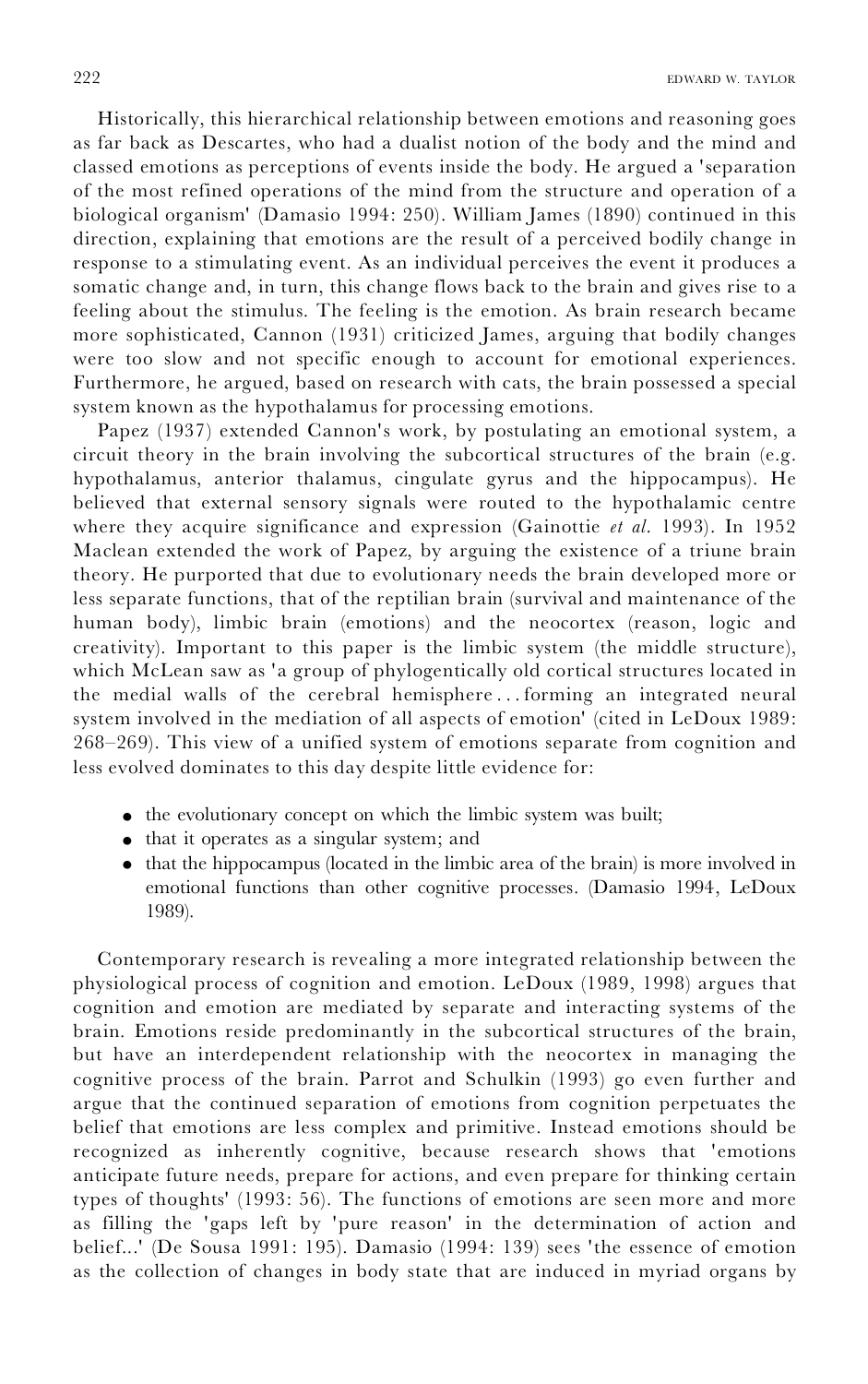nerve cell terminals, under the control of a dedicated brain system, which is responding to the content of thoughts relative to a particular entity or event.' He argues that there are a collection of systems in the human brain that are dedicated to goal-oriented thinking processes (e.g. reason and decision-making) with a special emphasis on the social and personal domain. Damasio (1994: 71) has identified a region (apart of the limbic system) 'where the systems concerned with emotion/feeling, attention, and working memory interact so intimately that they constitute the source for the energy of both external action (movement) and internal action (thought, animation, reasoning).'

A possible physiological explanation of how emotion and reason intersect can be explained through an actual event, such as, making a decision about which job offer to take. The process begins with a conscious deliberation and evaluation of verbal and nonverbal images (mental dispositions) that an individual holds about the various job offers. The mental images are formed by a collection of separate topographical representations in different sensory cortices (visual, auditory, language [temporal], etc.) of the brain. On a nonconscious level the prefrontal cortex (front and outer layer of the brain) automatically responds to signals arising from the processing of the different images from subcortical structures (e.g. amygdala and anterior cingulate). These responses emanate from acquired dispositional representations, knowledge pertaining to the pairing of certain situations (job offers) with certain emotional responses. Also activated by these images are autonomic systems generating reactions of internal organs and the motor system of the skeletal structure creating facial expression of the related emotion. It is the changes initiated by the chemical processes that have a major impact on the style and efficiency of cognitive processing, ultimately influencing the decision regarding which job offer to choose. In essence, emotions provide a valence to the various decisions related to the different choices of jobs helping prioritize the decisions, much of which takes place on a nonconscious level.

A traditional view ofrationality, reason or formal logic assumes that decision making devoid of emotions and unencumbered by passions will provide the best available solution for a problem. However, without emotions rationality cannot work. Purely objective reasoning results in an endless listing and exploration of various options, the need for perfect mental models, and an inordinate amount of time and memory capacity: 'No logic determines salience: what to notice, what to attend to, what to inquire about. And no inductive logic can make strictly rational choices' (de Sousa 1991: 192–193).

There is also another problem: we know too much. When reasoning, how is one able to access knowledge and ignore what is not relevant? In large measure, it is emotions that limit what the brain will take into account, determined by patterns of salience (value) from the choices and options of almost limitless possibilities. Emotions establish the agenda for desires and beliefs. They are metaphorically the equivalent of judgements, determining the criteria of how we view the world. Emotions can be understood as 'guiding the process of reasoning—or distorting them, depending on the describer's assessment of the appropriateness' (de Sousa 1991: 197). Without emotion, individuals are unable to co-ordinate their behaviour, respond to emergencies, prioritize goals, prepare for proper action and make progress towards goals—incapable of filling the gaps often found in the slow and error-prone process of objective rationality (Johnson-Laird and Oatley 1992).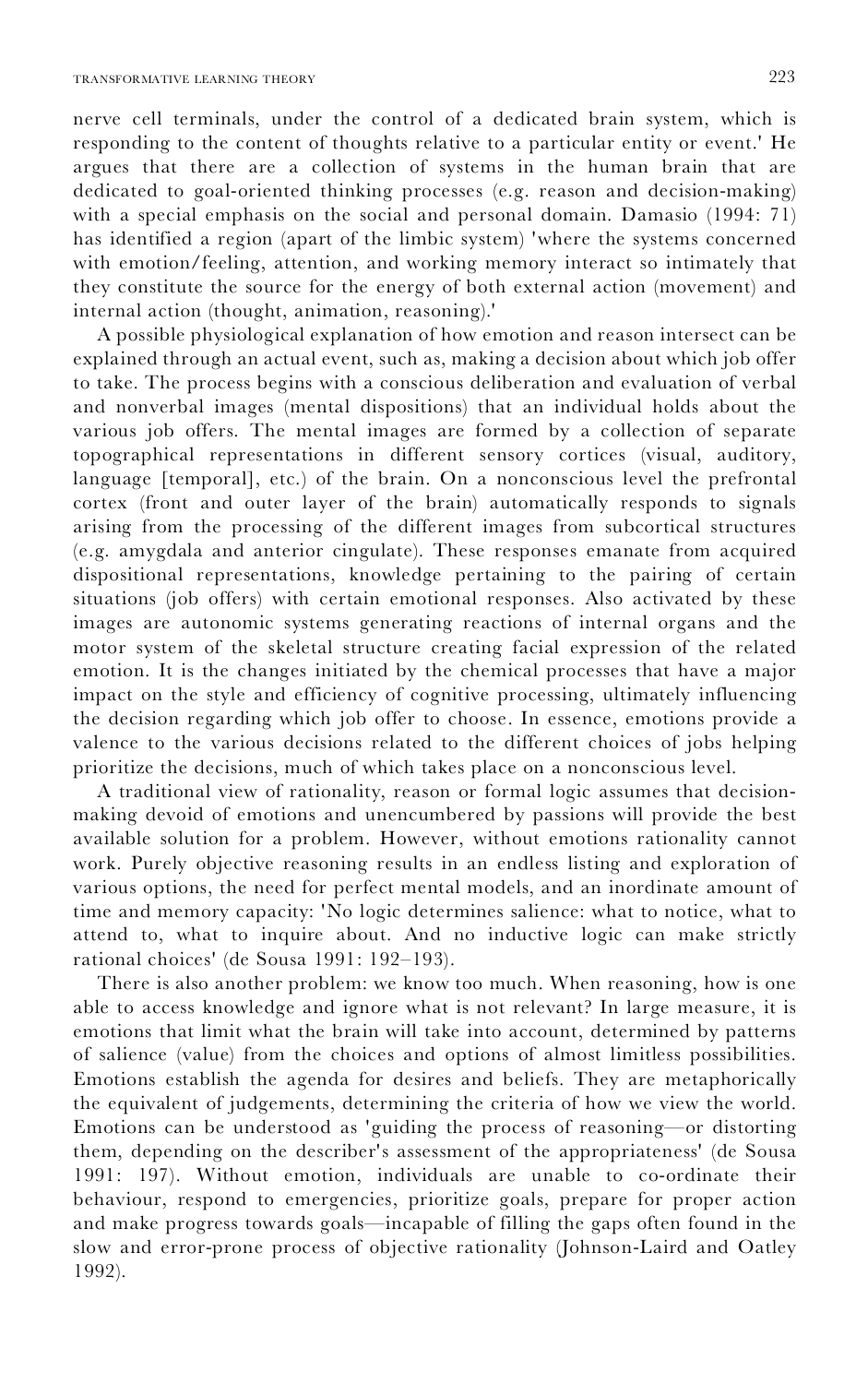Research in the area of brain pathology, specifically about patients who have experienced neurological disease and trauma to the prefrontal cortex, add support and clarity to the nontraditional relationship of emotions and reason (Damasio 1994, Gardner 1983). Despite their intact intelligence and apparent cognitive abilities these impaired individuals regularly make self-destructive decisions in their lives and obsess endlessly over the simplest decision. This inability to think rationally, reason and decide, is due to a view of life that takes on grey neutrality, devoid of necessary emotional memory and learning. Two types of experiments, skin conductant and gambling, carried out with both prefrontal damage patients and patients with no brain pathology, provide clarity of the emotional nature of rationality. Skin conductant experiments (electrodes connected to the skin and to a polygraph machine) involve measuring the autonomical responses to a succession of slides (pictures of bland scenery patterns with randomly interspersed slides of disturbing images). When prefrontal damage patients were compared to patients with no damage, prefrontal patients failed to generate any sensory response whatsoever to the disturbing images, even though on a cognitive level they were able to describe the differences found among the slides.

Gambling experiments involve playing a game of cards between the researcher and the patient where few rules of how the game is played are shared with the patient. As the game evolves the patient is to develop an understanding of the pattern of the game. The game, in essence, reflects real time factors in punishment and reward (loss or gain of money), encourages the patient to find a pattern of advantage, poses risk and offers options, but the researcher does not tell the patient how or what or why to choose particular cards. The experiment is full of uncertainty and the only way not to lose money is to generate rational possibilities and estimate odds. The prefrontal lobe patients responded in direct contrast to the patients with no damage by continually losing money in these experiments even though on a cognitive level they knew which deck of cards were more risky. When combining skin conductant and gambling experiments, the intent was to look for patterns of autonomic responses during an actual game. Findings reveal that over time normal patients demonstrated a learned response to negative and positive experiences, and in an anticipatory fashion attempted to choose what would or would not be a good move as the game progressed. However, prefrontal patients showed no anticipatory response, and were unable to develop salient patterns (values) of predictions of negative or positive future outcomes (Calvin and Ojeman 1994, Damasio 1994). In essence, without the emotional value that gives salience to positive and negative decisions, people are unable to reason. This research reveals a view of rationality that evolves from multiple systems, both high and low order functions, working in collaboration with each other and where emotions are seen as essential and interrelated in the process of decision-making.

Recently research has gone a step further through the use of dynamic brain imaging techniques (e.g. positron emission tomography (PET)) to explore cerebral blood flow while the participant is involved in different experimental tasks. Blood flow has been shown to increase while performing specific emotional tasks and decrease while doing cognitively demanding tasks in areas of the brain implicated in emotional processing (e.g. the amygdala). Conversely, this is true for areas in the brain that are implicated in cognitive processing tasks, such as the prefrontal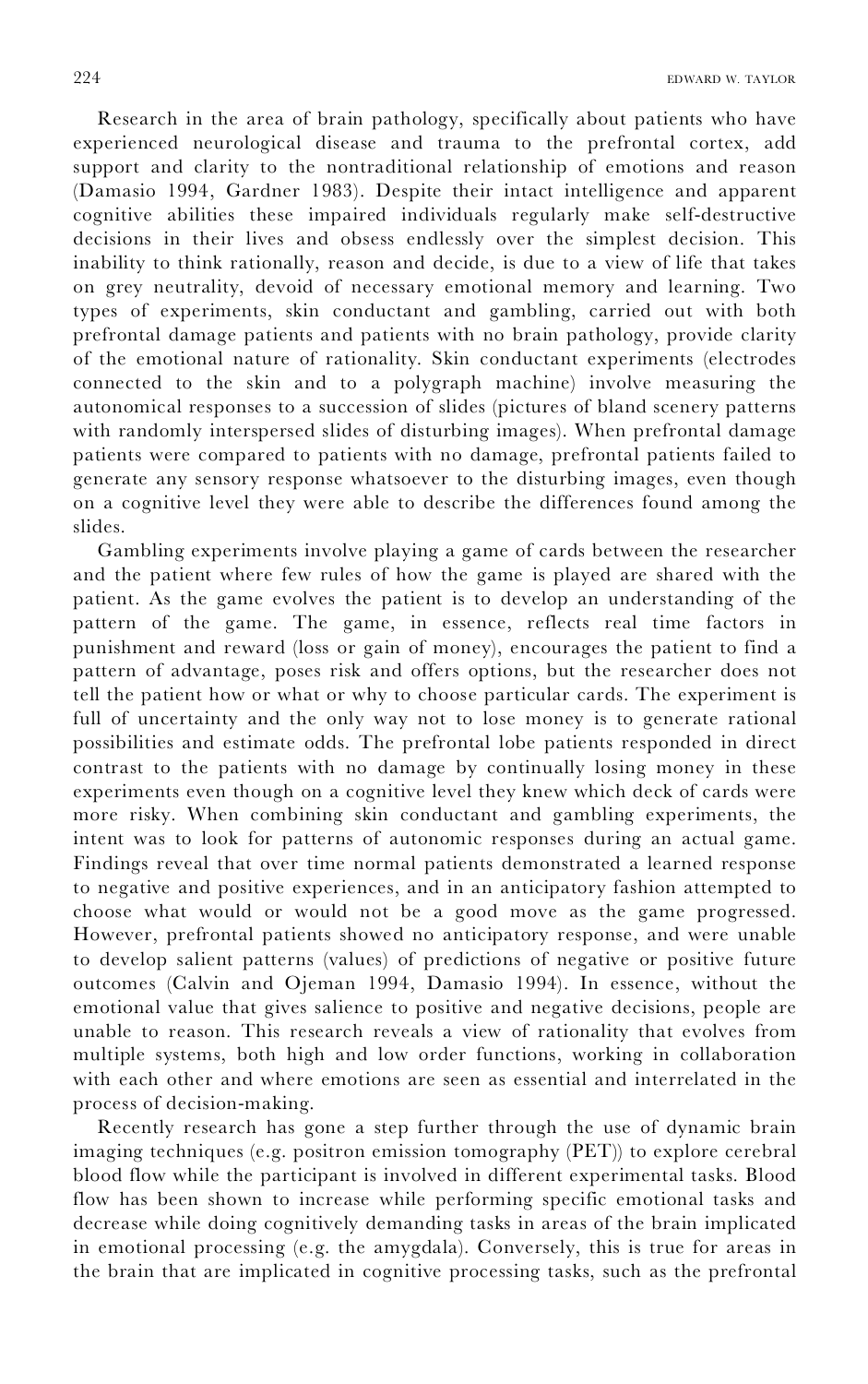cortex. The observations analysed in this study indicate 'that during some mental operations, a reciprocal relationship exists between local cerebral blood flow changes in areas specialized for processing negative emotions and those specific for other cognitive processes, provide insights into a neural basis for interactions between cognition and emotion' (Drevets and Raichle 1998: 379).

These recent neurobiological findings offer support for earlier studies on transformative learning theory that found feelings integral to the process of a perspective transformation and recommend they be given equal attention as critical reflection and rational discourse. For example, Neuman's (1996: 460) two year longitudinal study on the development of critical reflection in a leadership programme found that a prerequisite to developing a critical reflective capacity (critical reflection and critical self-reflection) was 'acquiring the ability to recognize, acknowledge and process feelings and emotions as integral aspects of learning from experience'. Further, it is feelings that are often the trigger for reflective exploration, and by exploring one's feelings, greater self-awareness and change in meaning structures occur. Neuman found that despite the fact critical self-reflection often involved intensive emotional experiences (e.g. the grieving of the loss of old meaning structures and acquiring of new ones), it was feelings that provided the guidepost for critical reflection leading to more substantive selfreflection. This conclusion seems consistent with the previously mentioned neuroscience description of the role of feelings, that of creating patterns of salience among various thoughts and assumptions, determining what will and won't be reflected upon, and guiding or distorting the process of reasoning. The outcome of this emotional exploration in conjunction with critical reflection leads to greater self-trust, inner strength, and feelings of courage.

By recognizing the interdependent relation of feelings and critical reflection there are significant implications for fostering transformative learning. These implications will be discussed in the last section of this article. In addition, as we will see in the next section, transformative learning is a process that can operate on an implicit level, less dependent on the conscious act of reasoning and rationality.

# **Implicit mem ory and rationality**

As mentioned in the previous section, transformative learning has long been seen as a consciousness and rational process towards change in perspective. It is purported to be highly dependent upon the centrality of experience, rational discourse and critical reflection. However, recent research reveals a process of transformation independent of critical reflection, whereby there is a nonconscious development of thoughts and actions such that 'meaning structures may become altered outside the participant's focal awareness' (Taylor 1997a: 171). This learning that takes place implicitly provides insight into transformative learning theory, revealing a process less dependent upon the conscious act of reasoning and logic, and similar to understanding the role of feelings and emotions. However, like the research on feelings and transformative learning, the present research designs are inadequate at explaining the process of change that takes place on an implicit level. By exploring research on memory from the field of psychology and neurobiology insight into the process can be gained.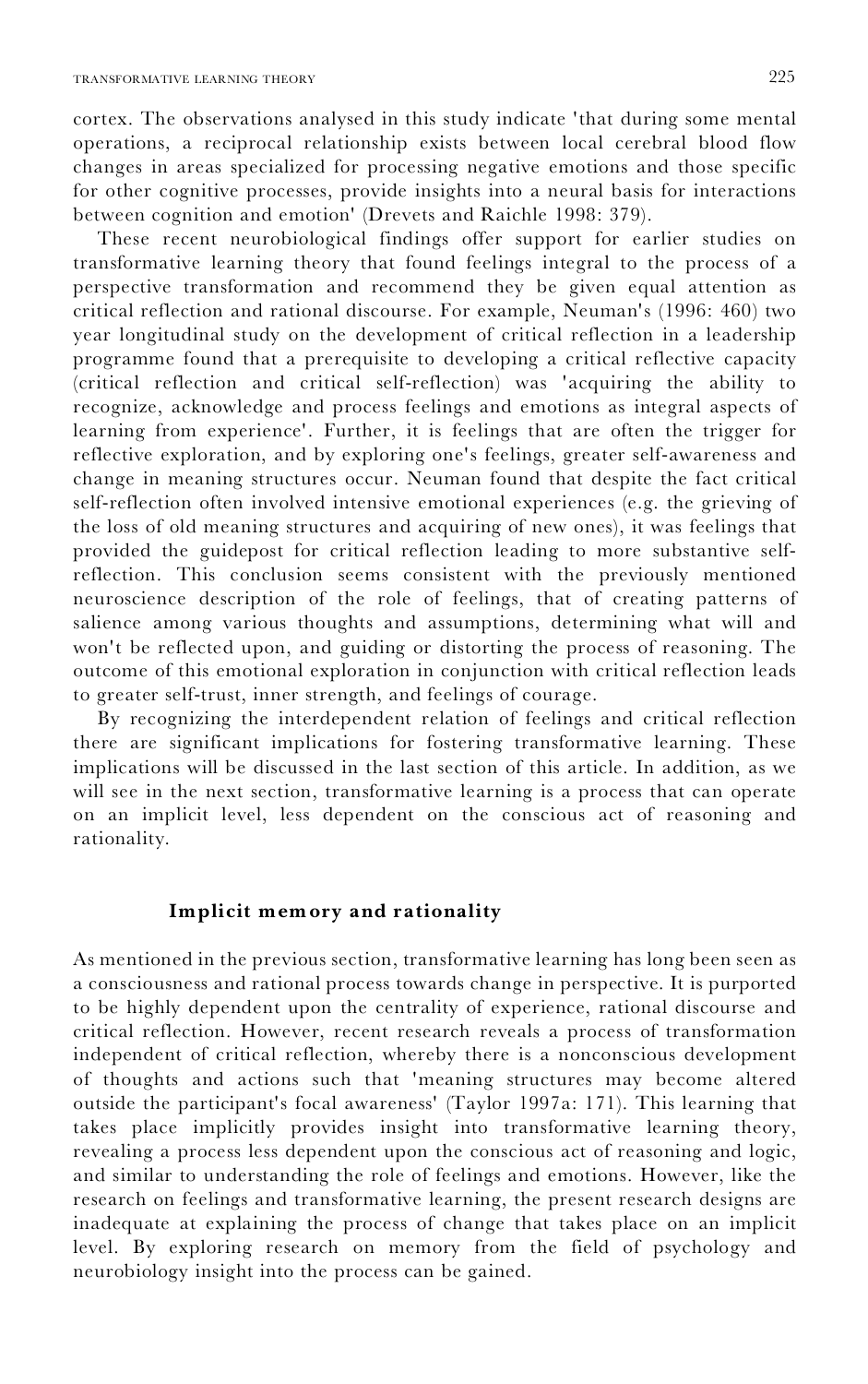In psychology the classical model of human cognition saw consciousness as higher mental processes made up of explicit memory (e.g. declarative). Consciousness was the cognitive staging area that held memories, precepts and actions for attention and rehearsal. On the other hand nonconscious mental life, implicit memory (e.g. nondeclarative), was seen as only involving latent memory traces and early pre-attentive processes, such as feature detection and pattern recognition and had little influence on conscious experience, thought and action. The unconscious was indicative of products of the perceptual system that were unrehearsed and memories lost from short-term memory due to a lack of processing or decay before they were stored in long-term memory. There was little or no appreciation for the significance of implicit memory in its influence on consciousness (Squire *et al*. 1993).

Recent research in long-term memory has changed this classical view of implicit memory. Our understanding has moved from a rather monolithic view of long-term memory to one that is less hierarchical, involving several different kinds of memory systems, each playing a significant role in defining who we are as a person (Squire *et al*. 1993). One part of the long-term memory system is explicit (declarative) and conscious, indicative of two types of memory, episodic (autobiographical) and semantic (general knowledge about the world). In declarative memory individuals are consciously aware of the storage and retrieval of information. Although this system of long-term memory is more sensitive and prone to interference, it is also invaluable, providing the ability for personal autobiography and cultural evolution (Johnson and Hasher 1987). A second system, which is the focus of the latter half of this paper, is implicit (nondeclarative) memory, which involves the nonconscious development of thoughts and actions. Implicit memory of experiences can be received, stored and recovered without the participation of the limbic system and outside the conscious awareness of the individual. These memories seem to be long term, consistent and reliable, and provide an array of nonconscious ways to respond to the world. From implicit memory emerge habits, attitudes, emotions and preferences inaccessible to conscious recollection but they are nonetheless shaped by former events, influence our present behaviours, and are an essential part of who we are (Roediger 1990, Schacter 1996).

Research in the area of psychology and neurobiology, particularly working with amnesia patients, has begun to identify several forms of implicit (nondeclarative) memory, dependent upon a variety of neurological systems (Roediger 1990, Squire *et al*. 1993, Schacter 1996). These tentative forms involve the learning of procedural and category-level knowledge, learning through conditioning and priming. Procedural knowledge is skills and habits, inclusive of perceptual and cognitive abilities, which research has shown can be learned and improved upon outside one's focal awareness. Existing neural evidence suggests that skills and habit learning are less dependent on declarative memory and don't involve the same brain structures. For example, research with amnesia patients showed that they could 'learn some complicated rule-based strategies required to solve certain mathematical problems or puzzles' and 'have no recollection of ever learning the various tasks' (LeDoux 1998: 195).

A second form of implicit memory is category-level knowledge, which is the ability to classify information based in natural categories (e.g. plants and animals) and for example the implicit acquisition of rules often found in grammar. Grammar is a particularly good example of implicit memory, where people have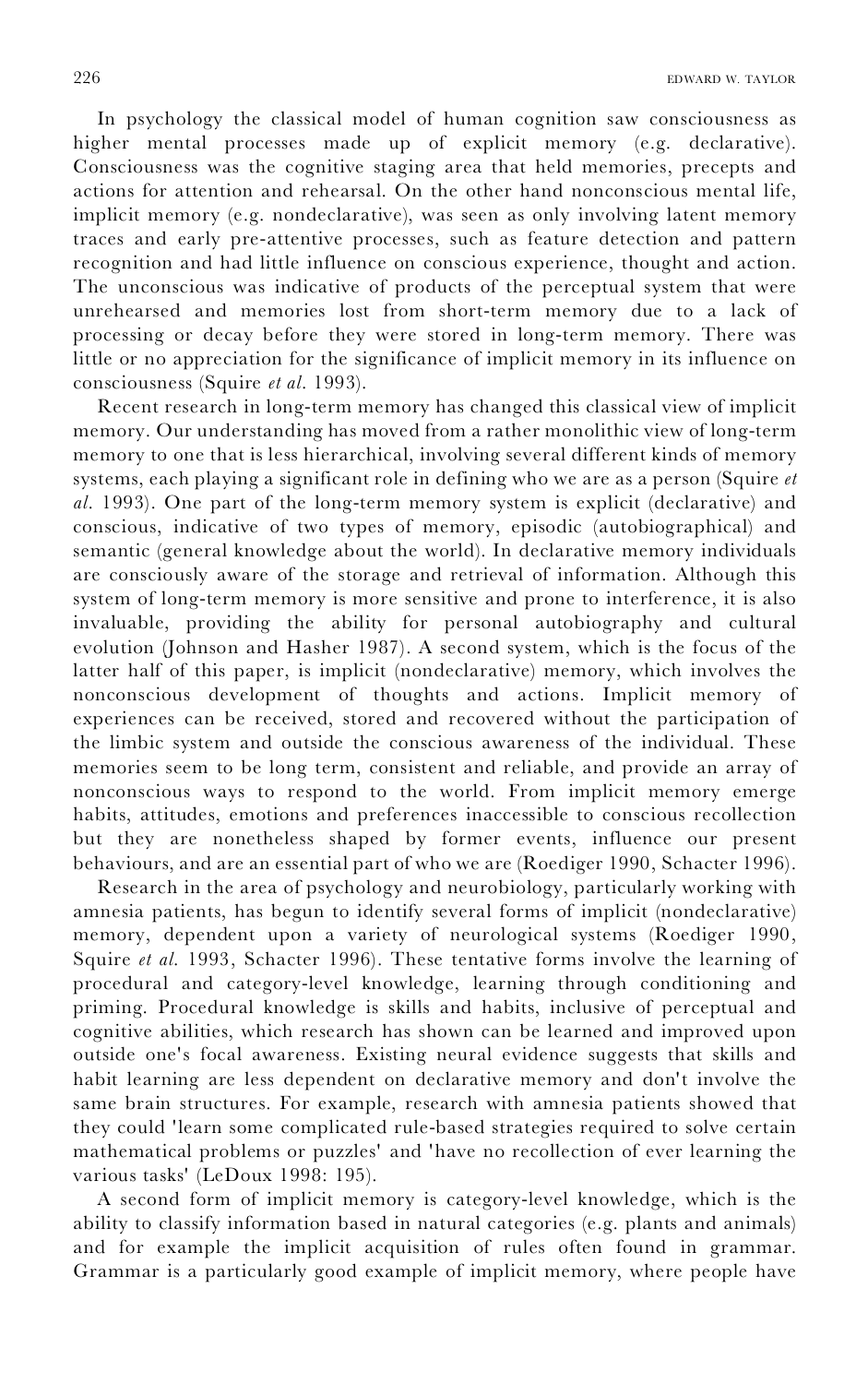acquired abstract rules, but are unable to articulate what guides their speech and writing. This category of knowledge has also been shown to operate independently of declarative memory (explicit) and is another indicator of a separate brain system involving memory (Squire *et al*. 1993).

A third form of implicit memory is conditioning, learning a simple conditioned response, which is best understood in relation to emotions such as fear, where people's actions in dangerous situations are often based on nondeclarative thought. Also, research with amnesia patients found 'participants exhibited progressive learning and 24 hour retention of a conditioned eyeblink response, despite inability to describe the apparatus or what it had been used for' (Squire *et al*. 1993: 477). This means that conscious awareness of certain knowledge is not necessary for conditioning to occur and that learning can take place on an implicit level. In essence, memories are stored directly in these areas and bypass the typical retrieval and storage mechanisms that are used for declarative memory.

An interesting story that brings this phenomenon to light is of an amnesia patient written about in the early part of this century. A French physician, Edouard Claparede, is working with a patient that has lost her ability to create new memories. Each time he sees her he has to introduce himself, because she has no memory of having seen him before. One day he tries an experiment as he enters her room, greeting her as he always does by extending his hand. She responds in fashion by shaking his hand as if she is meeting him for the first time. However, this time when they clasp hands Claparede pricks her with a tack that he has concealed in his hand. When he returns to the room next time, she demonstrates no recognition of him like before, but this time refuses to shake his hand. Further, she is unable to tell him why she would not shake his hand. This story brings to light the nature of conditioned responses as a form of implicit memory. 'The learning that occurs does not depend on conscious awareness, and once the learning has taken place, the stimulus does not have to be consciously perceived in order to elicit the conditioned emotional responses' (LeDoux 1998: 182).

The fourth form and the most researched memory phenomenon in the study of implicit memory is priming (Schacter *et al*. 1993, Squire *et al*. 1993, Schacter 1992, 1996). Priming is the 'facilitated ability to identify, or make judgements about, target stimuli as a consequence of a recent exposure to them' (Schacter 1992: 1113). In essence, amnesia patients could be influenced by recent experiences that they failed to recall consciously. A typical experiment involves a list of words, pictures or novel objects, which are viewed by the research participants. Following this initial review, participants are tested again after a predetermined period of time with both new and old items (those previously shown). They are asked to name words or objects, to produce words from fragments or make quick decisions about new and old items. Findings reveals that 'responses are better for old than new items. Priming betters the fluency and speed by which an individual responds to a familiar stimulus (Squire *et al*. 1993). Research with amnesia patients has shown priming to be fully intact, as measured by word stem completion (several letters of a word with multiple possible completions) and perceptual identification (visual identification of various objects and pictures) (Schacter 1996). Each of these forms of implicit memory begins to create a picture of learning that not only operates as a separate system in the brain, but also has a tremendous influence over our thoughts and actions. Furthermore it operates outside our conscious awareness and ability to reflect,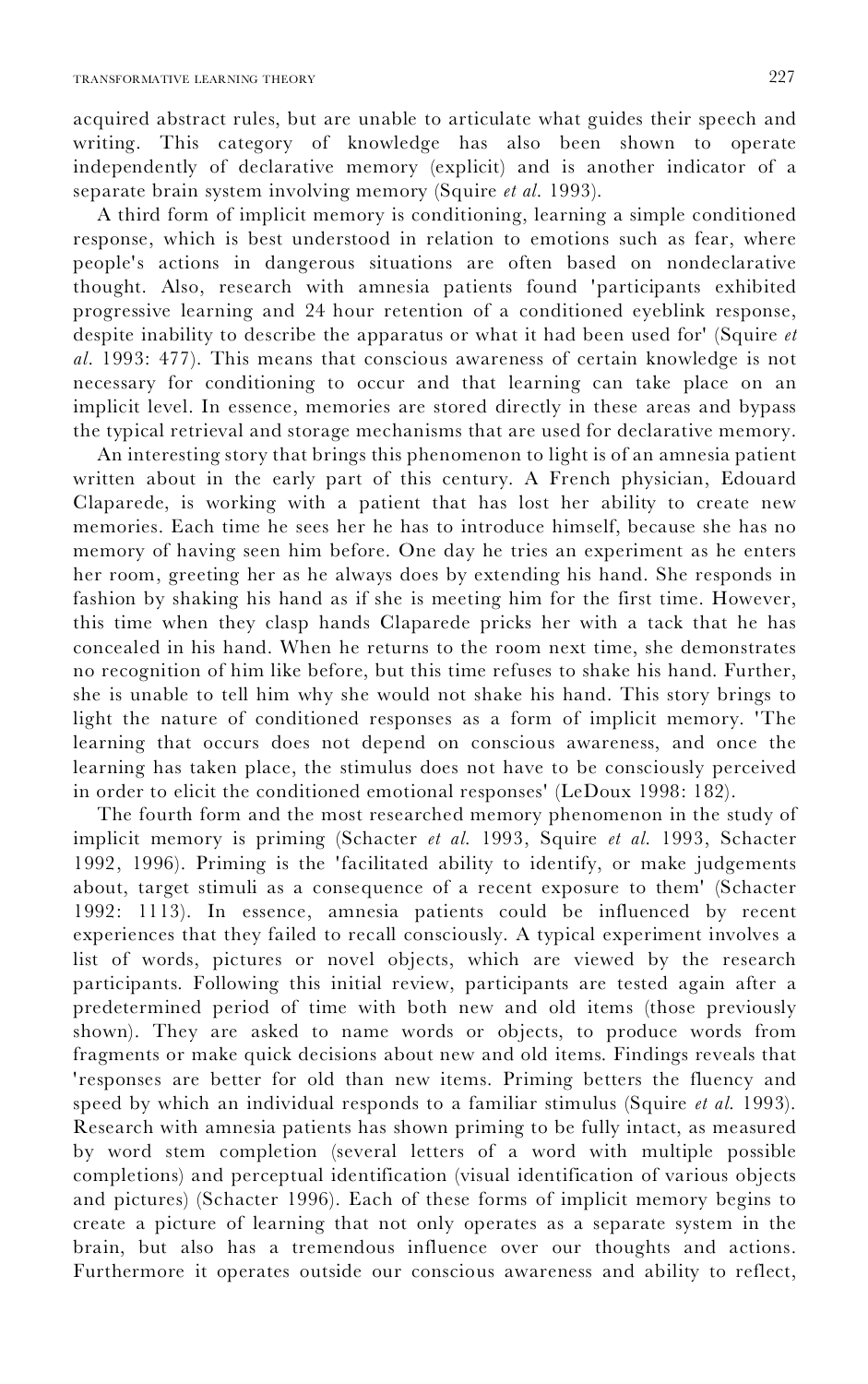and would seem like to have the potential to contribute to a transformation of meaning structures.

Much of the research on implicit memory has derived support from studies of brain-damaged patients, most significantly amnesiacs. Typically, amnesiacs are incapable of retaining knowledge of new experiences although other cognitive functions remain intact. They generally demonstrate normal performance on short-term memory tasks (e.g. recall and recognition test), but fail miserably on long-term memory tasks. Through a variety of experiments it was found that 'amnesia patients could indeed be influenced by recent experiences that they fail to recollect consciously' (Schacter 1996: 166). Much of this influence seems to occur through priming.

Schacter (1996) shares an interesting story where a patient named Barbara in her mid 20s contracted encephalitis which resulted in a loss of memory of large chunks of her personal past and much of her general knowledge of routines, facts of everyday life. Eventually she was able to learn to read and write again, but the disease left a profound amnesiac syndrome, such that she could only handle simple clerical tasks. Schachter believed that he could help Barbara by tapping into her implicit memory abilities, such as teaching her skills and knowledge to deal with everyday challenges, such as keeping a job. In particular, he used a computer that was programmed to provide a repeated portion of a programme based on the memory of the user. In essence, the computer records how many hints the amnesiac individual requires to carry out the programme. If she can't complete a particular task, cues start to appear until she correctly completes the task. Barbara was trained to file information in a computer database. After six months of training with the priming of information Barbara was able to work effectively on the computer database system. She eventually learned over 250 different rules, symbols and codes, even though she was unable to tell anyone where, when or what she had learned. In addition, since Barbara relies heavily on implicit memory to learn complex tasks it does come with some disadvantages, such that the memory acquired through priming is found to be quite inflexible. She responds to a visual perception of commands without any in-depth comprehension, suggesting that she lacks deep understanding of the underlying concepts of how the information is filed in the computer.

# **Implicit mem ory and perspective transformation**

Barbara's story, as well as the other research on the different forms of implicit memory, reveals the existence of a subterranean world of nonconscious memory that has a tremendous influence on how we think and act. It would seem quite plausible that implicit memory would also influence the transformation of meaning structures outside our focal awareness. One possible explanation for the change in meaning perspectives among the participants is understanding their implicit learning of new skills and habits and the impact it has on changing meaning structures. As mentioned earlier, skills and habits (e.g. procedural knowledge), such as swimming, sewing, or riding a bike, are often nonreflective actions that 'take place outside focal awareness in what Polanyi (1967) refers to as tacit awareness' (Mezirow 1991: 106). These skills and habits can be learned and improved upon on a nonconscious level.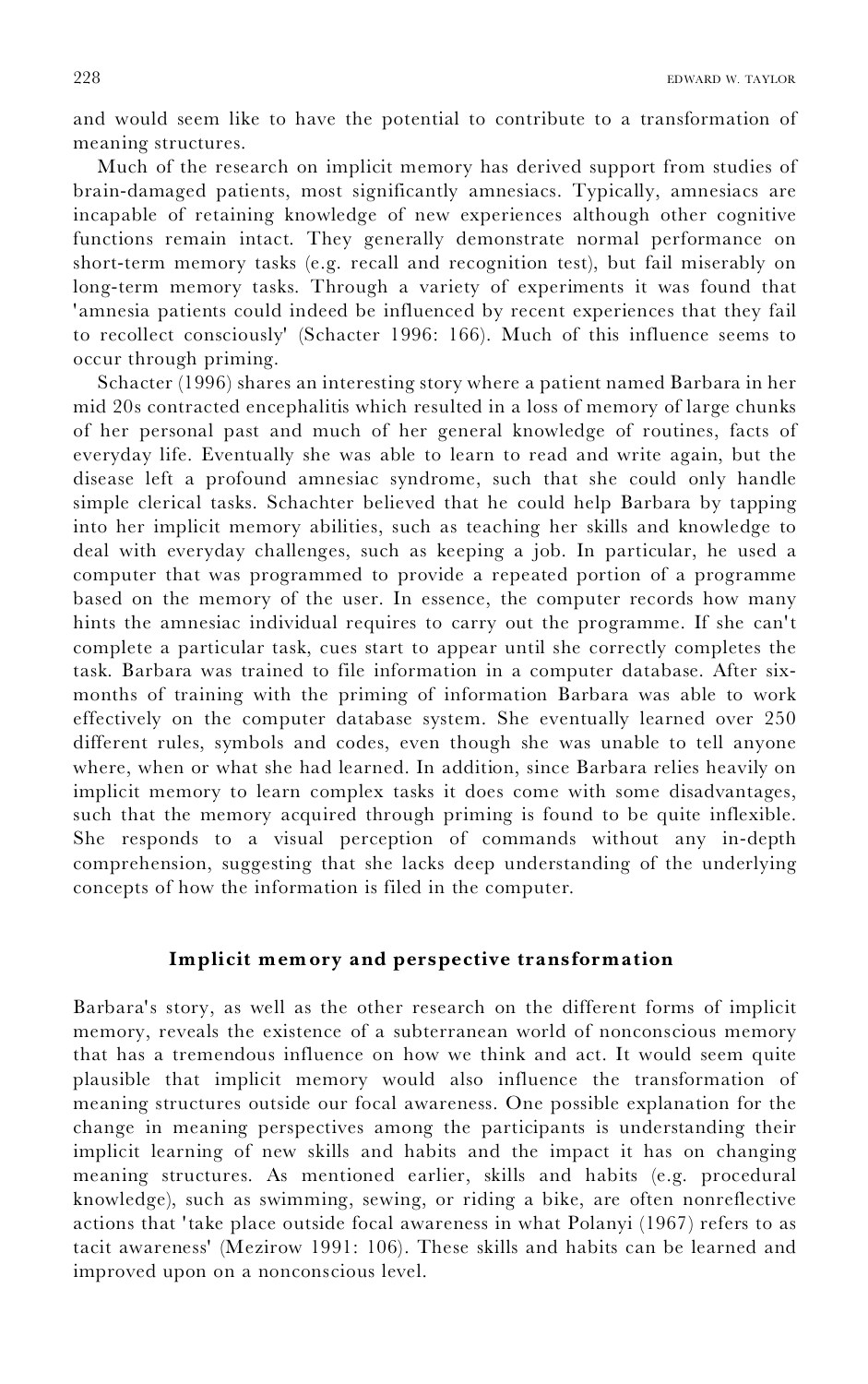A recent review of research on transformative learning revealed that some participants experienced a perspective transformation without critical reflection, such that a transformation occurred on an implicit level (Taylor 1997a, 1998). One particular study from the review, Taylor's (1993) research on the learning process of intercultural competency, offers a good example of procedural learning taking place and how it played a role in a perspective transformation. He found that when individuals attempt to live in a new culture they have to develop many new habits, such as local greetings, customs and daily routines. This circumstance is particularly the case with participants working in developing countries. They often struggle with the elements (e.g. weather, scarcity of water, insects and sanitation) on a daily basis and have to learn new ways to lessen the impact the elements have on their lives. Taylor found that several participants who experienced a perspective transformation approached their intercultural challenge in a nonreflective manner. For example, Chepe, a participant in the study, shared his experience as an American working as a former pastor in Nicaragua and Costa Rica. He described how he approached his intercultural challenges: 'I just tried to accept every situation as it was, instead of trying to think .. . Not trying to be judgmental, I think that is the most important thing not trying to be judgmental. Not thinking' (1993: 153). Another example is offered by Alima, an American ESL teacher in Burkina Faso and who like Chepe also attempted to accept things without much critical thought. When it came to dealing with the harsh environment she stated: 'I just got used to it . . . the poverty, the open sewage, stuff like that. At first it is completely shocking, then again it is so sensory, but you're used to it. Two weeks later your eye doesn't go first to the sewer, your eye goes somewhere else' (Taylor 1993: 153). Both Chepe and Alima had to learn new ways for handling many taken-for-granted routines (e.g. preparing and cooking meals, preparing for bed, going to the bathroom) from their primary culture, just to mention a few. Over time these new daily routines became habits, operating at an implicit level without provoking much thought or reflection. These patterns suggest that possibly by the very act itself of taking on and practising new skills and habits without reflection, meaning structures are altered on a nonconscious level.

This same study could also suggest support for other forms of implicit memory such as conditioning. For example, Alima and Chepe, who had recently moved to a new country, were very vulnerable to change due to the recent cultural disequilibrium in their lives. Their senses were inundated with unfamiliar stimuli and they were conditioned, with little or no thought on their own, to begin responding to events and relating to others in new and different ways. And at the same time they can't explain where, how, or why they learned these new behaviours. Through conditioning these new behaviours became habits, meaning schemes were altered and new ones were acquired. As a result of this conditioning these individuals experienced a perspective transformation and began to look at the world more inclusively than in the past (Taylor 1993, 1994).

This conclusion also seems to be supported by the outcome of a study by Hunter (1980) who looked at the transformational learning process of individuals who radically changed their nutritional beliefs and practises. She found that, in response to a personal health crisis, individuals took on a new nutritional lifestyle in an unquestioning manner. Essential to a successful change was a commitment based on faith alone with a suspension of critical facilities. On an implicit level,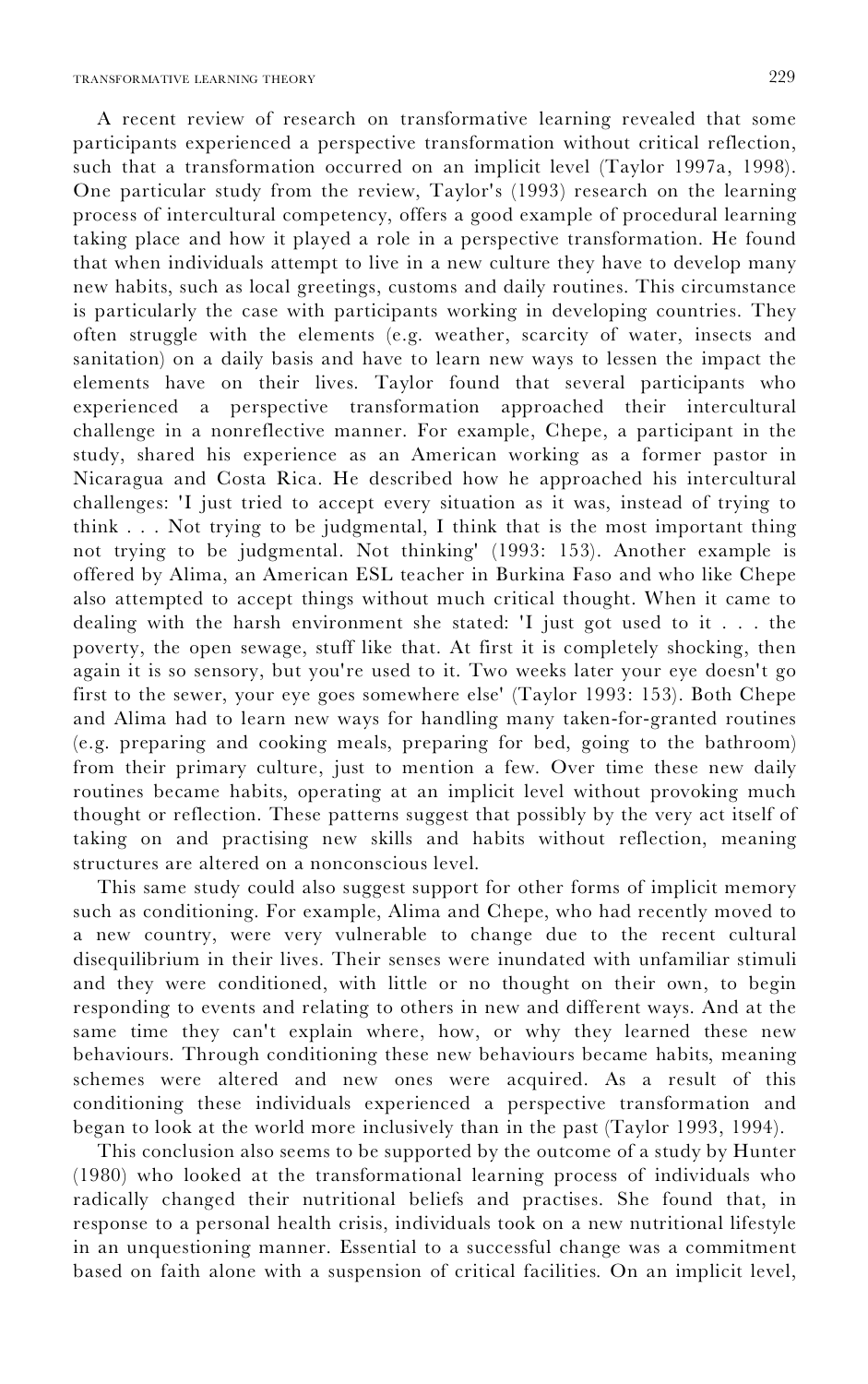possibly through regular conditioning of new habits of consumption, new meanings schemes were acquired and others were altered outside the focal awareness of the participant.

Exploring the role of implicit memory sets the stage to look further at the implications this construct has for critical reflection. Since many of these new habits, skills and behaviours are inaccessible via introspection, the role of reason and rationality (critical reflection) in relationship to implicit memory is called to question.

## **Implicit mem ory and cr itical reflection**

As research from the field of neurobiology and psychology begins to provide insight into the change of meaning perspectives on an implicit level it also raises issues about the role of critical reflection in the fostering of transformative learning. The *Annual Review of Psychology* has noted that there has been 'a swing from interest in deliberate strategies to interest in automatic, unconscious (even mechanistic!) processes, reflecting an appreciation that certain situations (e.g. recognition, frequency judgments, savings in indirect task, aspects of skill acquisition, etc.) seem not to depend much on the products of strategic, effortful or reflective processes' (Johnson and Hasher 1987: 655). In essence, there is a need to better understand how people can demonstrate many skills, tasks and cognitive abilities without the use of specific reflective strategies and yet are unable to explain how these abilities occur and where or when they learned them.

One area that sheds further light on these phenomena is research that has explored the effect of verbal processing and reflection on memory. Studies in this area have shown that giving attention to improving memory performance through verbal processing, particularly with an intent to recall previously seen visual stimuli (faces), at times interferes with retrieval (Schooler and Engstler-Schooler 1990: 62). In a series of six experiments, it was found that 'the verbalization of a visual memory, such as a face, can foster the formation of a non-veridical (untruthful) verbally-biased representation corresponding to the original visual stimulus. Access of this verbally-biased representation can then interfere with subjects ability to make use of their intact visual code.' Many non-verbal stimuli (e.g. faces) cannot be adequately recalled in words, but can be recalled visually. Recollection in the same modality can be veridical (genuine), such that verbalizations are less likely to impair one's verbal memories. This scenario would seem to imply that greater self understanding can occur through a variety of means (e.g. visual, somatic, olfactory), rather than just rational discourse and critical reflection, which are seen as essential to transformative learning.

Appreciating the significance of implicit memory can be further understood by recognizing additional contexts where critical reflection has found to be self defeating. It has been 'hypothesized that contrary to conventional wisdom, introspection is not always beneficial and might even be detrimental under some circumstances' (Wilson and Schooler 1991: 181). A good example is the skills involved in riding a bicycle (procedural implicit memory) a task most of us can do easily. However, when we attempt to retrieve from memory and explain the skills involved, our automatic behaviours are disrupted. Another example involves the comparison of choices using various levels of introspection (analysing the reasons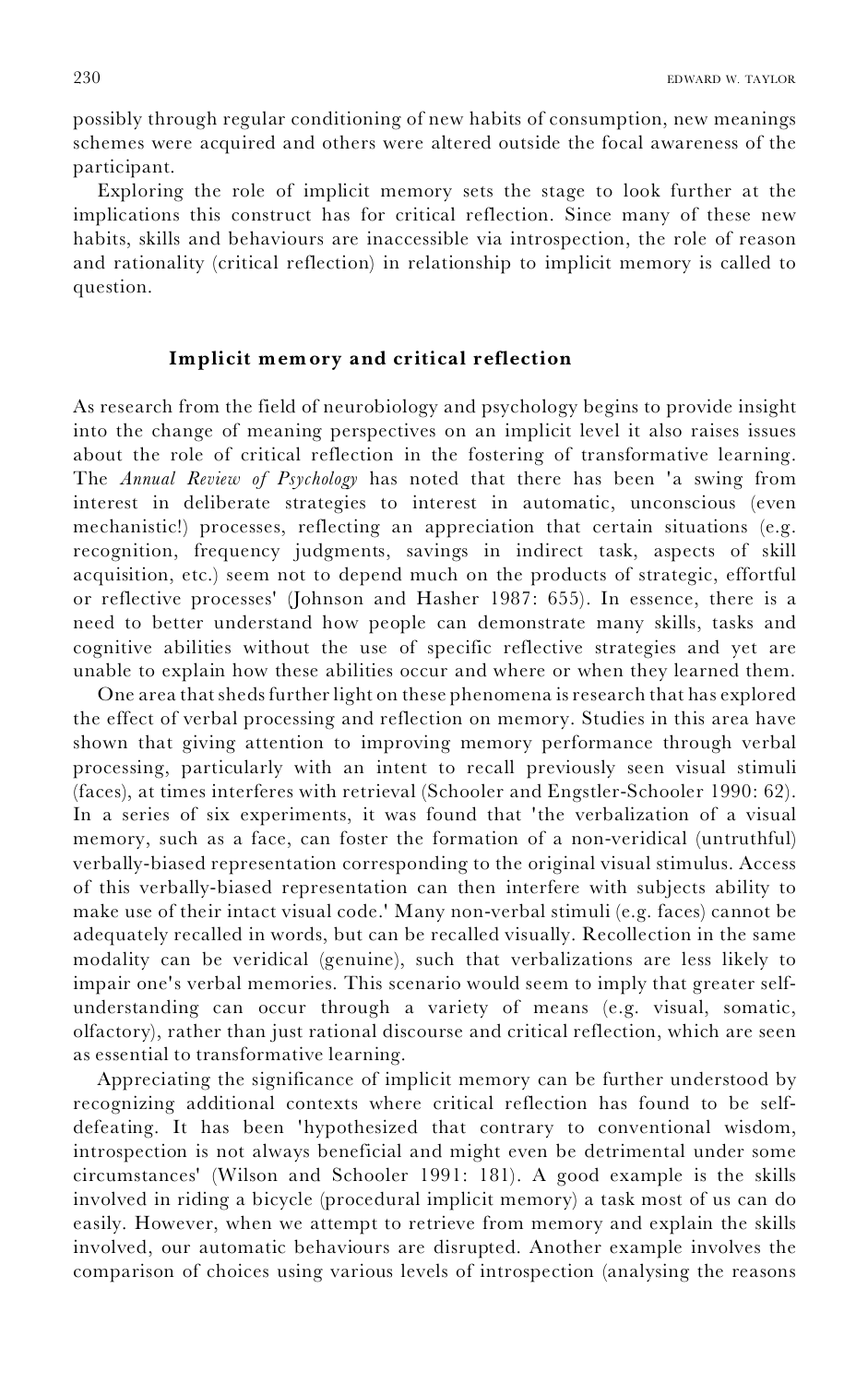behind the various choices). Research has demonstrated that reflecting on the reasons we make can lead to decisions and preferences that contradict expert opinion and reduce people's satisfaction with their choices. These studies 'suggest that it may not always be a good idea to analyse the reasons for our preferences too carefully' (Wilson and Schooler 1991: 191). This research does not rule out the need for introspection, but recommends that at times, an unexamined choice is worth making. It also validates trusting what you learned on an implicit level and not always resorting to critical reflection when reasoning and making decisions. Interestingly, it has been found in this same research that participants who were more aware of how and why they felt about a particular object and could easily verbalize related attributes, were more immune to the negative effects associated with introspection. This final conclusion, a major theme discussed earlier, recognizes the significance of feelings and emotions in the reflective process.

This emphasis on trusting one's implicit memory and its relationship to introspection seems to be consistent with other earlier research that encourages a more whole-person approach when fostering transformative learning. Multiple studies imply its significance in a variety of ways, such as intuition (Brooks 1989), affective learning (Clark 1991, Scott 1991, Sveinunggaard 1994), and the guiding force of feelings (Hunter 1980, Taylor 1993). The Group for Collaborative Inquiry (1994: 171) in a recent study reconceptualizing transformative learning process identified the significance of whole person learning—'awareness and use of all the functions we have available for knowing, including our cognitive, affective, somatic, intuitive, and spiritual dimensions'. In essence, the more ways of knowing we engage the easier it will be to trust what we know implicitly.

The fields of neurobiology and cognitive psychology offer much support for recent research from the field of adult education on the emotional and implicit nature of transformative learning. It seems that emotions and rationality are much more interdependent than previously understood, each acting in concert with the other in the decision-making process. Furthermore, rationality promoted through critical reflection is one means of several to promote change in perspectives. At times introspection should be de-emphasized, with greater attention and appreciation given for nonconscious ways of change. For this article, two further questions remain for discussion: what do these findings suggest for the practise of fostering transformative learning in the adult education classroom; and where will practitioners go for help in finding ways to promote 'other ways of knowing in the classroom?'

#### **Implications in the foster ing of transformative learning**

At present there has been an increase in the adult education literature that offers practitioners a variety of innovative methods and techniques for fostering transformative learning in the classroom (Jamieson *et al*. 1996, Mezirow and Associates, 1990, Mezirow 1991, 1996, Cranton 1994, 1996). Despite this interest in transformative pedagogy much of the work over emphasizes methods grounded in rationality with little appreciation for the role that emotions and nonconscious ways of knowing play in transformative learning. For example, Mezirow believes that the most significant learning occurs in the communicative domain which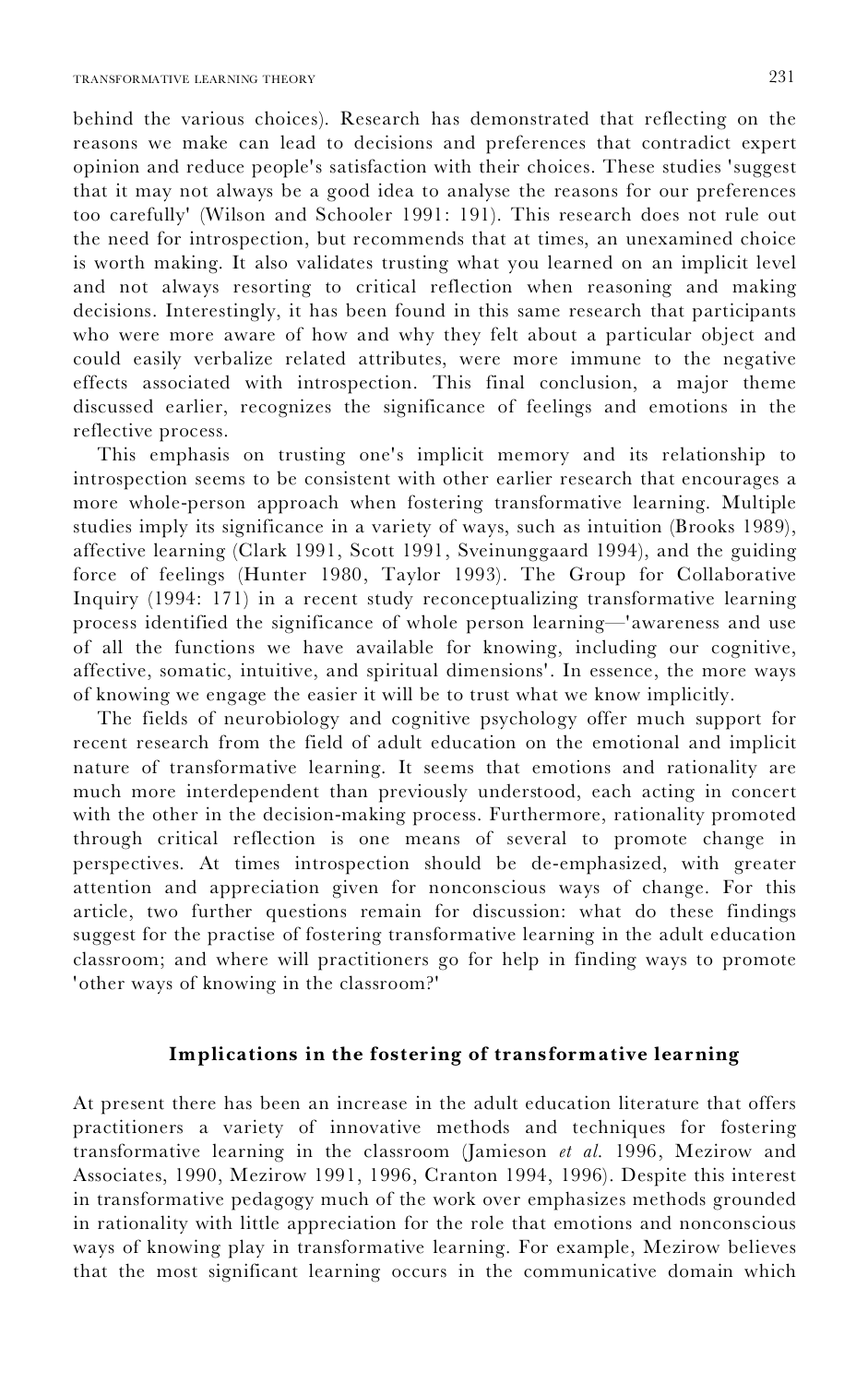'involves identifying problematic ideas, values, beliefs and feelings, critically examining the assumptions upon which they are based, testing their justification through rational discourse and making decisions predicated upon the resulting consensus (1995: 58). He outlines ideal conditions for rational discourse, the teacher and student's role, and the related instructional approaches (Mezirow 1991, 1995, Mezirow and Associates 1991). This is not to say that this information isn't helpful, but rather that if feelings are so significant to critical reflection as discussed earlier, it is imperative that teachers and educators are given more guidance in how to manage the emotional nature of learning in the classroom. In addition, if critical reflection at times impedes insight and self understanding, help is needed in facilitating transformative learning that occurs on an implicit level.

Two overlapping areas that assist in addressing this need and help balance the reliance on critical reflection, are found in the recent work promoting emotional literacy and the teaching practises offered in the study of multiple intelligences. Emotional literacy is the development of emotional intelligence where people manage their emotions well and can interpret and deal effectively with other people's feelings (Goleman 1995). The practise of emotional literacy offers adult education practitioners a new approach for improving upon the challenging practise of fostering transformative learning. It helps address the limitations of rational discourse through the promotion of emotional understanding. It is based on the premise that:

People with well developed emotional skills are also more likely to be content and effective in their lives, mastering the habits of mind that foster their own productivity, people who cannot marshal some control over their emotional life fight inner battles that sabotage their ability for focused work and clear thought. (Goleman 1995: 36)

Emotional literacy involves promoting the following abilities:

- the ability of immediate self-awareness, recognizing a feeling as it happens, understanding the causes of feelings and being able to separate feelings from actions;
- the ability to manage the sometimes obstreperous nature of emotions, which involves more effective anger management and tolerance for frustration;
- the productive utilization of emotions which involves marshalling emotions in the service for focusing attention, self-motivation, delayed gratification and more self control;
- the ability to empathize, reading emotions of others, reflecting their needs and wants by taking another's perspective and through active listening; and
- the ability to handle relationships, the skill in managing emotions in others. (Goleman 1995)

Another interpretation of emotional intelligence can be seen in one of Gardner's (1983) multiple intelligences, that of personal intelligence. Similar to the earlier research mentioned on brain pathology, one of his criteria for each intelligence is that it can be biologically isolated in the brain. Personal intelligence, a core capacity, means having: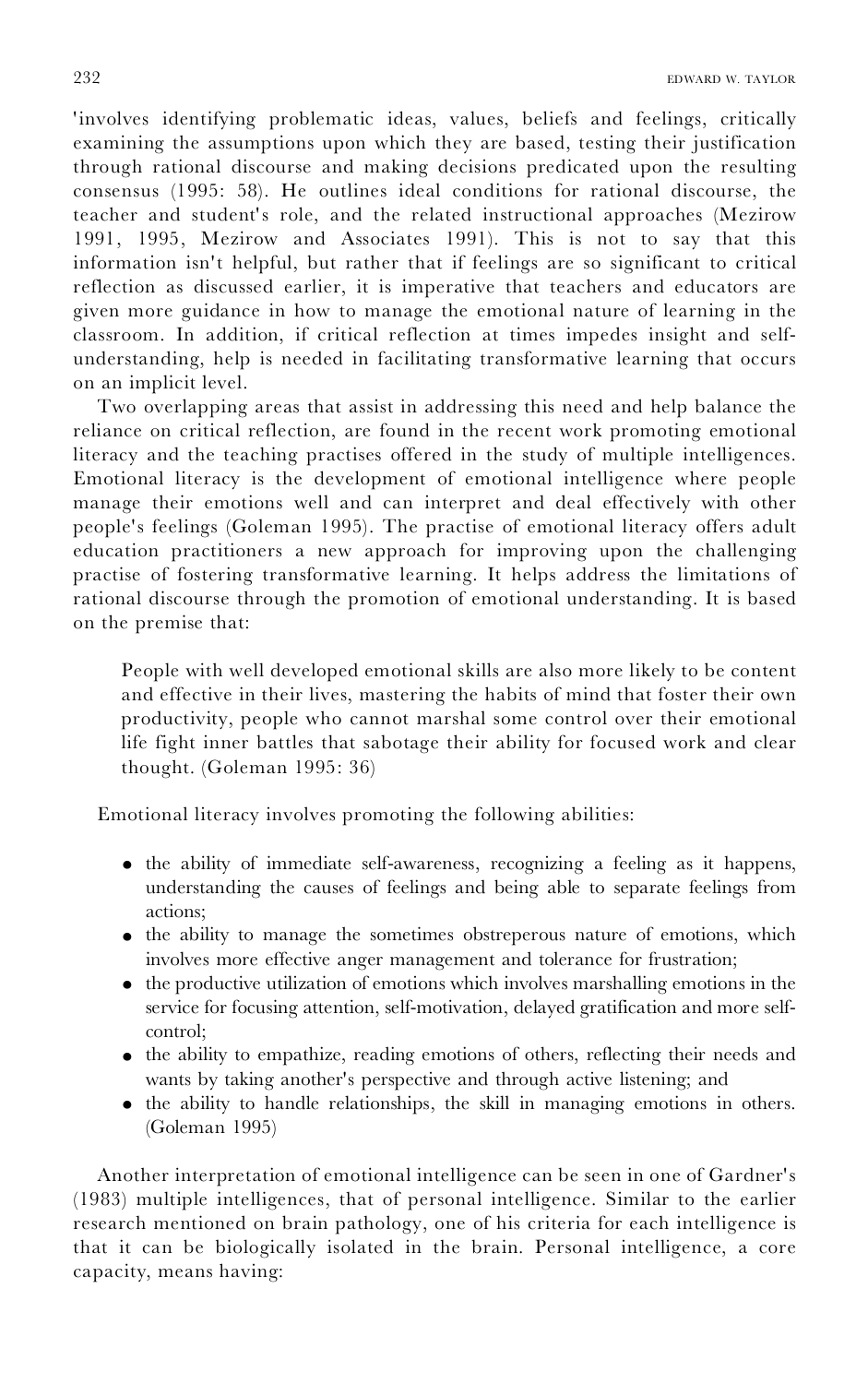access to one's own feeling life—one's range of affects or emotions: the capacity instantly to effect discriminations among these feelings and, eventually, to label them, to enmesh them in symbolic codes, to draw upon them as a means of understanding and guiding one's [behaviour]. (Gardner 1983: 239)

Gardner believes that for people to interact appropriately with others and secure a proper place within a society it is essential that they come to understand their feelings, related responses and the behaviours of others.

Promoting emotional intelligence in the practise of fostering transformative learning includes continuing some of the same methods that Mezirow (1991) has outlined but, in addition, focuses more attention on developing emotional self-awareness, the management of emotions in one's self and others, and the building of trusting relationships. These outcomes rely on metacognitive activities that promote emotional expression and exploration through collaborative learning, conflict management, developing multiple perspectives, role-playing and peer networks (Campbell *et al*. 1992, Sylwester 1994). Furthermore, 'it is essential to establish a positive classroom environment, to recognize the range of feelings students experience, to teach appropriate methods of emotional expression, and to offer feedback on emotional [behaviour]' (Campbell *et al*. 1992: 151). It means that in the practise of fostering transformative learning, rational discourse has to include the discussion and exploration of feelings in concert with decision-making. Feelings and rationality need to be placed on equal footing, recognizing their interdependent relationship. This recommendation is consistent with the earlier discussion on Neuman's (1996) study, who found that a prerequisite for developing a critical reflective capacity rested on the ability to recognize, acknowledge and process feelings.

In addition, there is the research on multiple intelligences, which not only encourages emotional understanding but also offers other ways of knowing that have implications for implicit memory. More specifically, there are three intelligences identified by Gardner (1983) that of kinesthetic, visual/spatial, and music, that could provide avenues to learning which are less dependent on critical reflection and rational discourse. Bodily kinesthetic intelligence focuses on the ability to unite body and mind in the refinement of physical performance' (Campbell *et al*. 1992: 8). Its intent is to promote the use of our bodies in highly skilled and differentiated ways, externalizing the process of learning. Practically speaking, in the classroom, it means involving students in physical activities as means to promoting understanding of the topic under study. Activities include role-plays, modelling, art projects, games, simulations and drama just to mention a few.

Gardener's (1983: 42) visual spatial intelligence 'includes an aggregate of related skills including visual discrimination, recognition, projection, mental imagery, spatial reasoning, image manipulation, and the duplication of inner or external imagery'. In the classroom, this would involve activities that could include the demonstration and production of movies, television, slides, and the like. Also, it could include the use of visual tools such as computers, telescopes, video cameras, art projects and drafting supplies.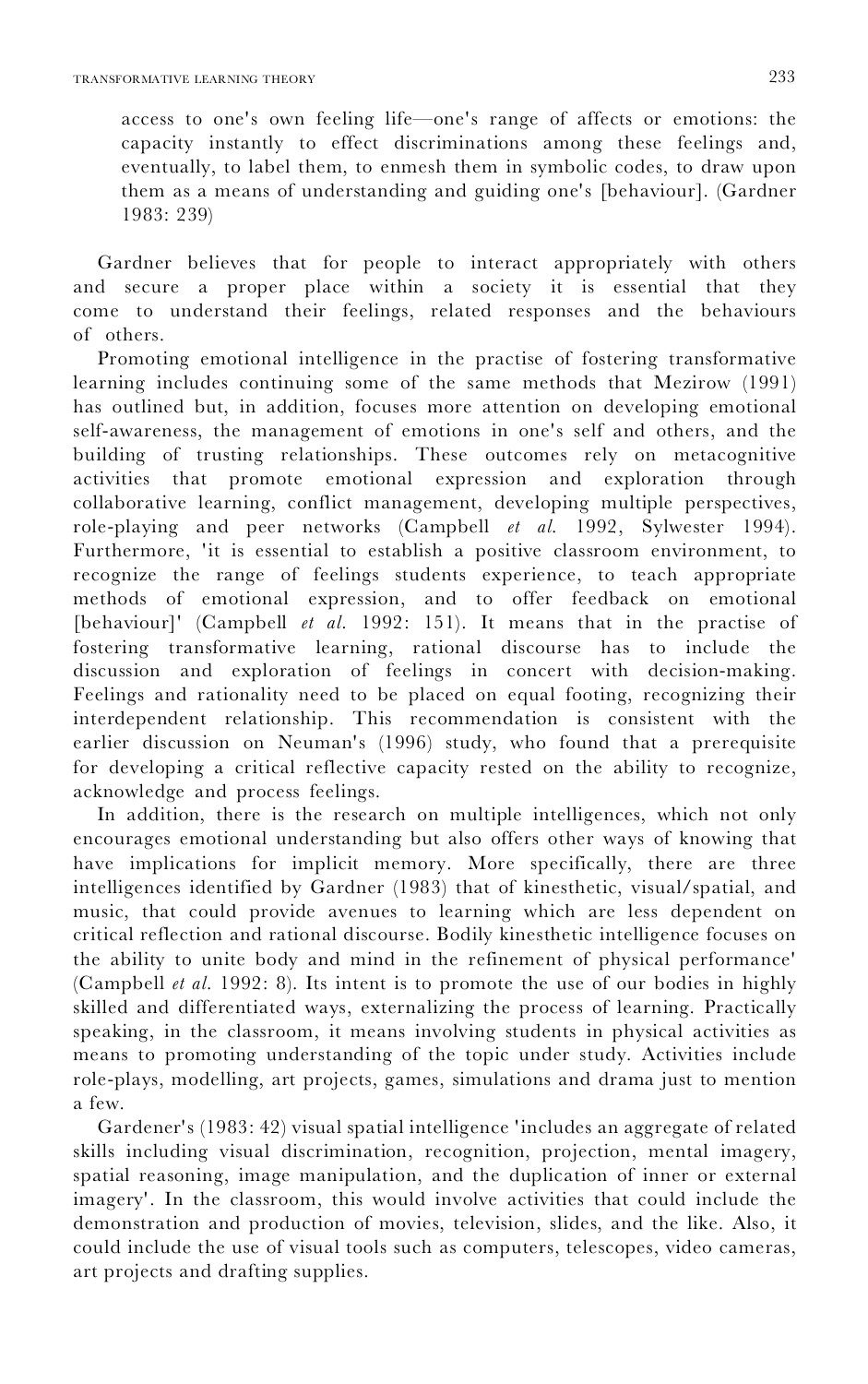Musical intelligence involves the appreciation and sensitivity for 'pitch, melody, rhythm, and tone' (Gardener 1983: 42). It has also been found to have a strong connection with emotion, lending itself as a tool for creating positive learning environments. Research has shown (although preliminary) that music by Mozart when played to students actually promotes learning (Campbell 1997). Practically speaking, adult educators would: play music in the classroom based on the mood they were trying to promote, integrate music into the course curriculum, have students express their thoughts and ideas via music, and utilize available technology and software for promoting the appreciation of music (Campbell *et al*. 1992).

In addition to the ideas shared above more can be learned by exploring the brain based learning literature found in the children and adolescent education field (Caine and Caine 1994, Sylwester 1995). This neuroscientific approach to learning has been a growing trend in the public school sector over the last 5 to 10 years. However, there is an important caveat to keep in mind when reviewing research on the brain, particularly when it purports to have implications for education. Science is only beginning to understand the processes of the brain and much of the research is very preliminary. Furthermore, researchers believe there is still a major disconnect between the established field of cognitive sciences and neuroscience, such that '...we should remain skeptical about brain-based educational [practise] and policy' (Bruer 1998: 15). This implies that the above implications for fostering transformative learning are only suggestions, based on a neuroscience connection that is only beginning to be understood and is in need of greater exploration.

## **Conclusion**

Over 20 years ago Mezirow introduced a theory of adult learning that has had significant impact on the field of adult education. There have been numerous studies exploring its viability as an explanation of how meaning of experience is constructed, revised, and transformed. One of the most discussed debates has been its over reliance on reason and rational discourse and its lack of recognition and appreciation for other ways of knowing to promote change (Taylor 1997a). Recent research has been quite supportive of the essentiality of exploring feelings in concert with reflection in order to foster transformation. Furthermore, it has revealed that the process of change can occur outside the awareness of the individual, on an implicit level. However, the methods and explanation for these conclusions have been poorly substantiated due to the limiting nature of naturalistic research methods. By exploring research beyond the narrow confines of the adult education field, much can be learned about how transformative learning takes place. In particular, by reviewing contemporary studies from the field of neuroscience and psychology, feelings are found to be the rudder for reason, without which it wanders aimlessly with little or no bearing in the process of making decisions. Also, research on memory reveals an active and nonconscious cognitive process that has been found to have a significant influence on how we make meaning of the world around us. Furthermore, this research provides the basis for encouraging greater creativity in the practise of fostering transformative learning.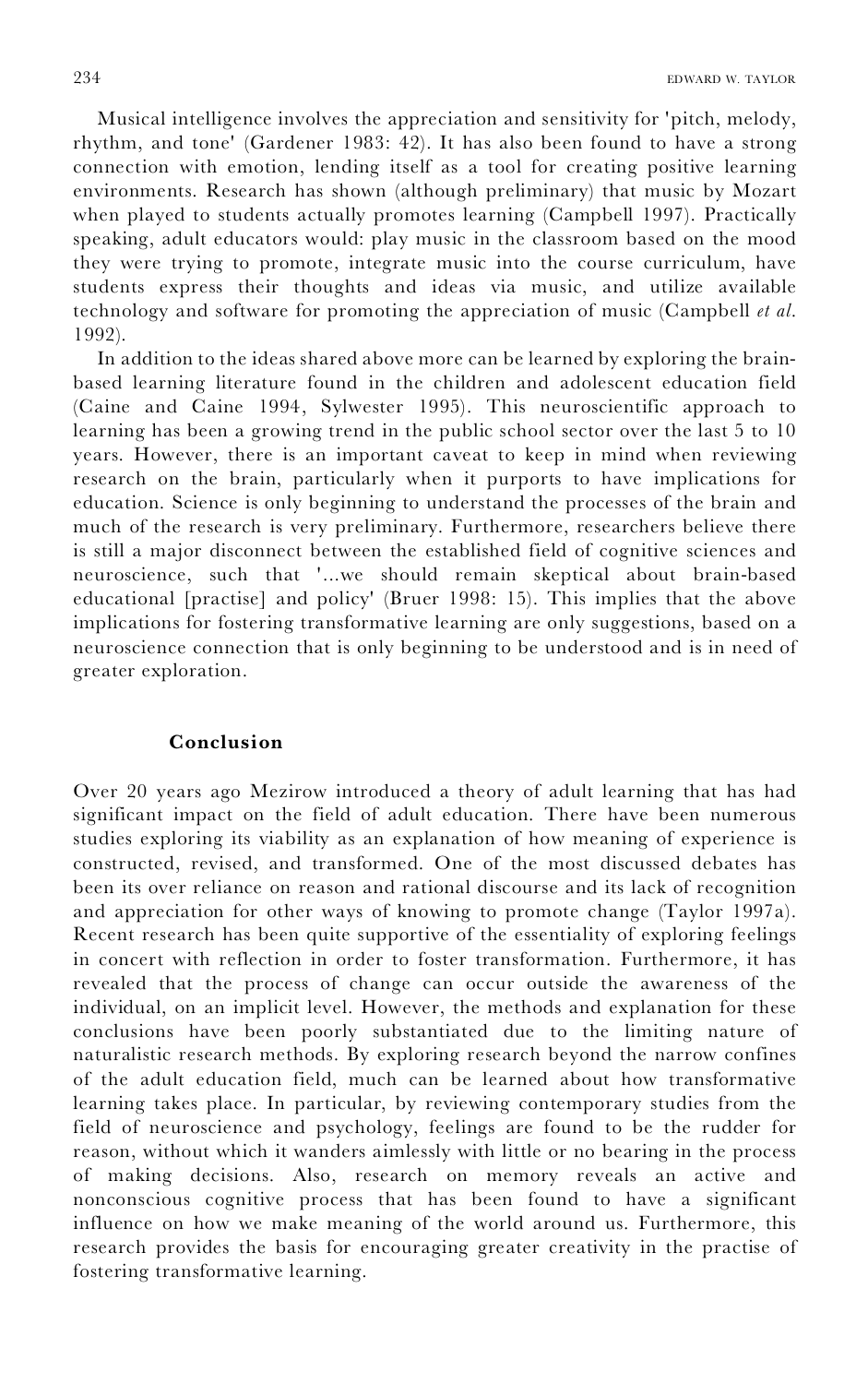#### **References**

- BROOKS, A. K. (1989) Critically reflective learning within a corporate context. Unpublished doctoral dissertation (New York: Teacher's College, Columbia University).
- BRUER, J. T. (1998) Brain science, brain fiction. *Educational Leadership,* 56, 14–18.
- CAINE, R. N. and CAINE, G. (1994) *Making Connections: Teaching and The Human Brain* (Menlo Park, CA: Addison-Wesley).
- CALVIN, W. H. and OJEMANN, G. A. (1994) *Conversations With Neil's Brain* (New York: Addison-Wesley).
- CAMPBELL, D. (1997) *The Mozart Effect* (New York: Avon Books).
- CAMPBELL, L., CAMPBELL, B., and DICKINSON, D. (1992) *Teaching and learning through multiple intelligences*. (Stanwood, WA: New Horizons for Learning).
- CANNON, W. B. (1931) Again the James-Lange and the thalamic theories of emotion. *The Psychological Review*, 38, 282–295.
- CLARK, C. M., (1991) The restructuring of meaning: an analysis of the impact of context on transformational learning. Unpublished doctoral dissertation (Athens, GA: University of Georgia).
- CLARK, M. C. and WILSON, A. (1991) Context and rationality in Mezriow's theory of transformative learning. *The Adult Education Quarterly*, 41, 75–91.
- CRANTON, P. (1994) *Understanding and Promoting Transformative Learning: A Guide for Educators of Adults* (San Francisco: Jossey-Bass).
- CRANTON, P. (1996) Professional development as transformative learning: New perspectives for teaching adults. (San Francisco: Jossey-Bass).
- CUNNINGHAM, M. (1992) From Freire to feminism: the North American experience with critical pedagogy. *The Adult Education Quarterly*, 42, 180–191.
- DAMASIO, A. R. (1994) *Descartes' Error: Emotion, Reason, and the Human Brain* (New York: G. P. Putman's Sons).
- DAVIDSON, R. J. and CACIOPPO, J. T. (1992) New developments in the scientific study of emotion: an introduction to the special section. *Psychological Science*, 3, 21–22.
- DE SOUSA, R. (1991) *The Rationality of Emotion* (Cambridge, MA: The MIT Press).
- DREVETS, W. C. and RAICHLE, M. E. (1998) Reciprocal suppression of regional cerebral blood flow during emotional versus higher cognitive processes: Implications for interactions between emotion and cognition. *Cognition and Emotion*, 12, [353–385.](http://barbarina.catchword.com/nw=1/rpsv/cgi-bin/linker?ext=a&reqidx=/0269-9931^28^2912L.353[aid=880428])
- ELIAS, D. G., (1993) Educating leaders for social transformation. Unpublished dissertation, (New York: Teacher's College, Columbia University).
- EKPENYONG, L. E. (1990) Studying adult learning through the history of knowledge. *International Journal of Lifelong Education*, 9, 161–177.
- FANG, Z. (1996) A review of research on teacher beliefs and practices. *[Education](http://barbarina.catchword.com/nw=1/rpsv/cgi-bin/linker?ext=a&reqidx=/0013-1881^28^2938L.47[aid=1271549]) Research*, 38, 47–65.
- GAINOTTI, G., CALTAGIRONE, C. and ZOCCOLOTTI, P. (1993) Left/right and cortical/subcortical dichotomies in the neuropsychological study of human emotions. *Cognition and Emotions*, 7, 71–93.
- GARDNER, H. (1983) *Frames of Mind* (New York: Basic Books).
- GAZZINGER, M. S. (1998) *The Mind's Past* (Los Angeles: University of California).
- GOLEMAN, D. (1995) *Emotional Intelligence* (New York: Bantam Books).
- GREENWALD, A. G. and BANJI, M. R. (1995) Implicit social cognition: Attitudes, self-esteem, and stereotypes. *[Psychological](http://barbarina.catchword.com/nw=1/rpsv/cgi-bin/linker?ext=a&reqidx=/0033-295X^28^29102L.4[aid=17123]) Review*, 102, 4–27.
- GROUP FOR COLLABORATIVE INQUIRY (1994) A model for transformative learning: individual development and social action. 35th Annual Adult Education Research Conference Proceedings (Knoxville, TN: University of Tennessee, Knoxville), pp. 169–174.
- HUNTER, E. K. (1980) Perspective transformation in health practices: a study in adult learning and fundamental life change. Unpublished doctoral dissertation, (Los Angeles, CA: University of California).
- JAMES, W. (1890) *Principles of Psychology* (New York: Holt).
- JAMIESON, M., KAJS, R. and AGEE, A. (1996) Computer-assisted techniques to enhance transformative learning in first year literature courses. *Computers and the [Humanities](http://barbarina.catchword.com/nw=1/rpsv/cgi-bin/linker?ext=a&reqidx=/0010-4817^28^2930L.157[aid=1271550])*, 30, 157–164.
- JOHNSON, M. K. and HASHER, L. (1987) Human learning and memory. *Annual Review of [Psychology](http://barbarina.catchword.com/nw=1/rpsv/cgi-bin/linker?ext=a&reqidx=/0066-4308^28^2938L.631[aid=890506])*, 38, 631– 668.
- JOHNSON-LAIRD, N. and OATLEY, K. (1992) Basic emotions, rationality, and folk theory. *[Cognition](http://barbarina.catchword.com/nw=1/rpsv/cgi-bin/linker?ext=a&reqidx=/0269-9931^28^296L.201[aid=294218]) and Emotion*, 6, [201–223.](http://barbarina.catchword.com/nw=1/rpsv/cgi-bin/linker?ext=a&reqidx=/0269-9931^28^296L.201[aid=294218])
- KIHLSTROM, J. F. (1987) The cognitive unconscious. *Science*, 237, [1445–1452.](http://barbarina.catchword.com/nw=1/rpsv/cgi-bin/linker?ext=a&reqidx=/0036-8075^28^29237L.1445[aid=291195])
- LEDOUX, J. E. (1989) Cognitive–emotional interactions in the brain. *Cognition and Emotion*, 3, [267–289.](http://barbarina.catchword.com/nw=1/rpsv/cgi-bin/linker?ext=a&reqidx=/0269-9931^28^293L.267[aid=294316])
- LEDOUX, J. E. (1998) *The Emotional Brain* (New York: Simon and Schuster).
- MERRIAM, B. S. and CAFFARELLA, R. S. (1999) *Learning in Adulthood* (San Francisco: Jossey-Bass).
- MEZIROW, J. (1991) *Transformative Dimensions of Adult Learning* (San Francisco: Jossey-Bass).
- MEZIROW, J. (1994) Understanding transformation theory. *Adult Education Quarterly*, 44, 222–32.
- MEZIROW, J. (1995) Transformation theory of adult learning. In M. R. Welton (ed.) *In Defense of the Lifeworld* (New York: SUNY), pp. 39–70.
- MEZIROW, J. (1996) Contemporary Paradigms Of Learning *Adult Education Quarterly*, 46, 158–172.